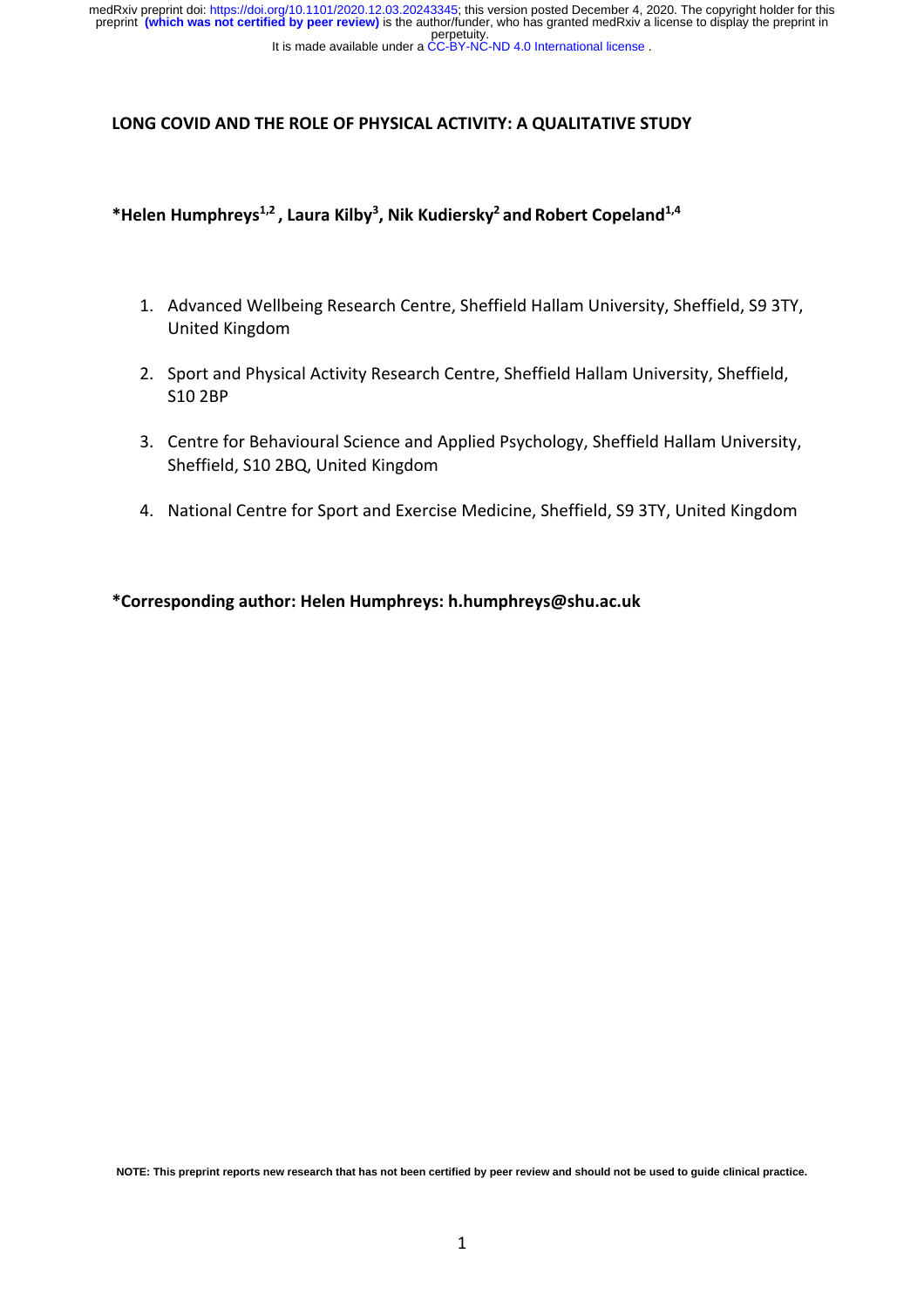### **ABSTRACT**

#### **Objectives**

To explore the lived experience of Long Covid with particular focus on the role of physical

activity

#### **Design**

Qualitative study using semi-structured interviews

#### **Participants**

18 people living with Long Covid (9 male, 9 female; aged between 18-74; 10 White British, 3 White Other, 3 Asian, 1 Black, 1 mixed ethnicity) recruited via a UK-based research interest database for people with Long Covid

### **Setting**

Telephone interviews with 17 participants living in the UK and 1 participant living in the US

### **Results**

Four themes were generated. Theme one highlights the physical and social isolation experienced by people with Long Covid, compounded by a lack of support and advice from medical professionals. Theme two describes how participants sought information and validation through online sources and communities. Theme three captures the challenges associated with managing physical and cognitive effects of Long Covid including fatigue and 'brain fog' whilst trying to resume and maintain activities of daily living and other forms of exercise. Theme four illustrates the battle with self-concept to accept reduced function (even temporarily) and the fear of permanent reduction in physical and cognitive ability.

## **Conclusions**

This study provides insight into the challenges of managing physical activity alongside the extended symptoms associated with Long Covid. Findings highlight the need for greater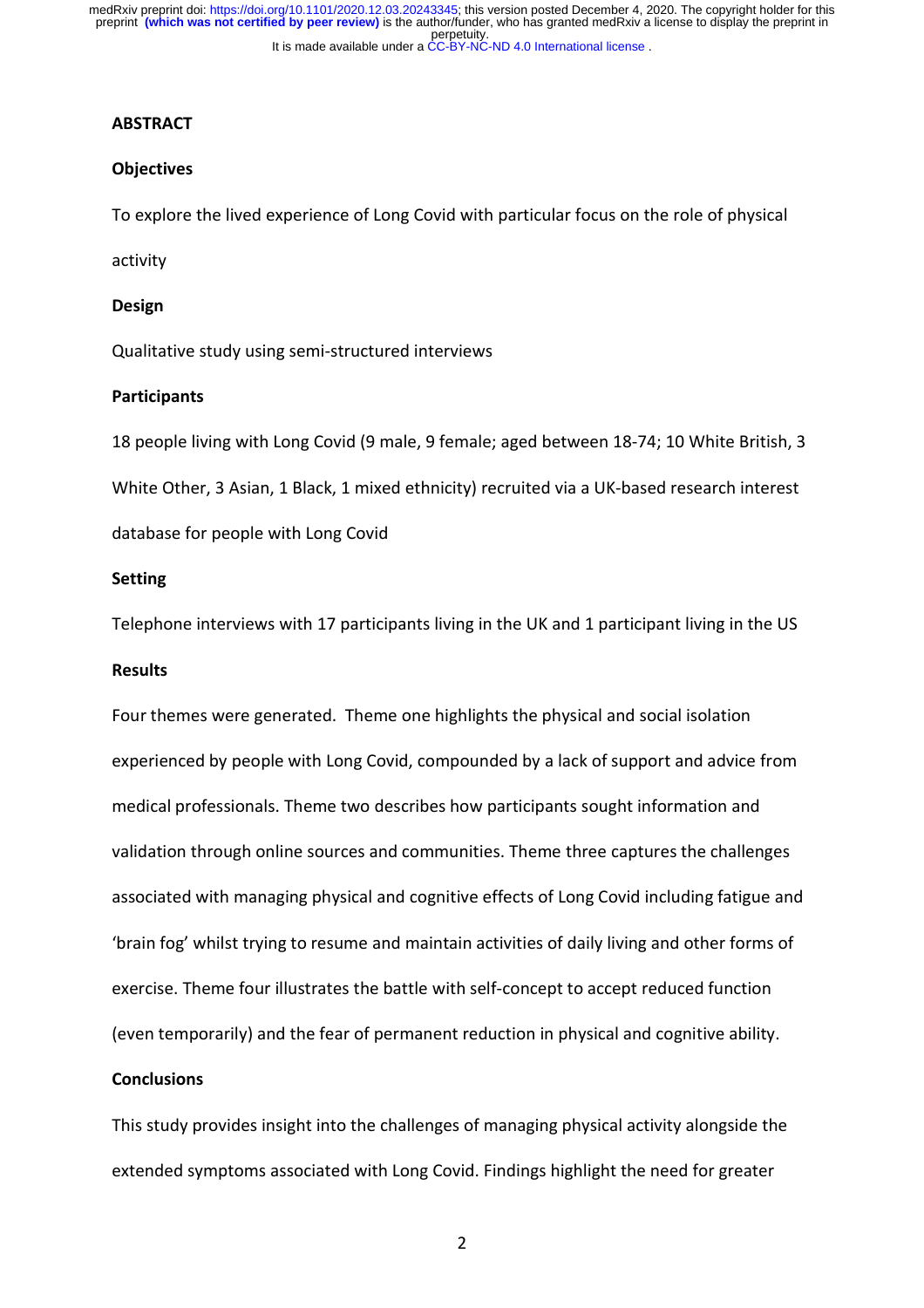consensus around physical activity-related advice for people with Long Covid and improved support to resume activities considered important for wellbeing.

## **Article Summary**

## **Strengths and limitations of this study**

- To our knowledge, this paper is the first to explore the role of physical activity in the lived experience of Long Covid using a qualitative approach
- The study design enabled in-depth inquiry of lived experiences in a diverse sample
- Inductive thematic analysis ensured descriptions and interpretations of the lived experience were tested and found to be grounded in the data
- Participants were recruited from members of a Long Covid research interest database who registered via an on-line form, meaning study findings might not capture the views of digitally excluded populations

### **Funding statement**

This work was supported by Sheffield Hallam University.

## **Competing interests**

All authors have completed the ICMJE uniform disclosure form

at www.icmje.org/coi\_disclosure.pdf and declare: no support from any organization for the submitted work; no financial relationships with any organizations that might have an interest in the submitted work in the previous three years; no other relationships or activities that could appear to have influenced the submitted work.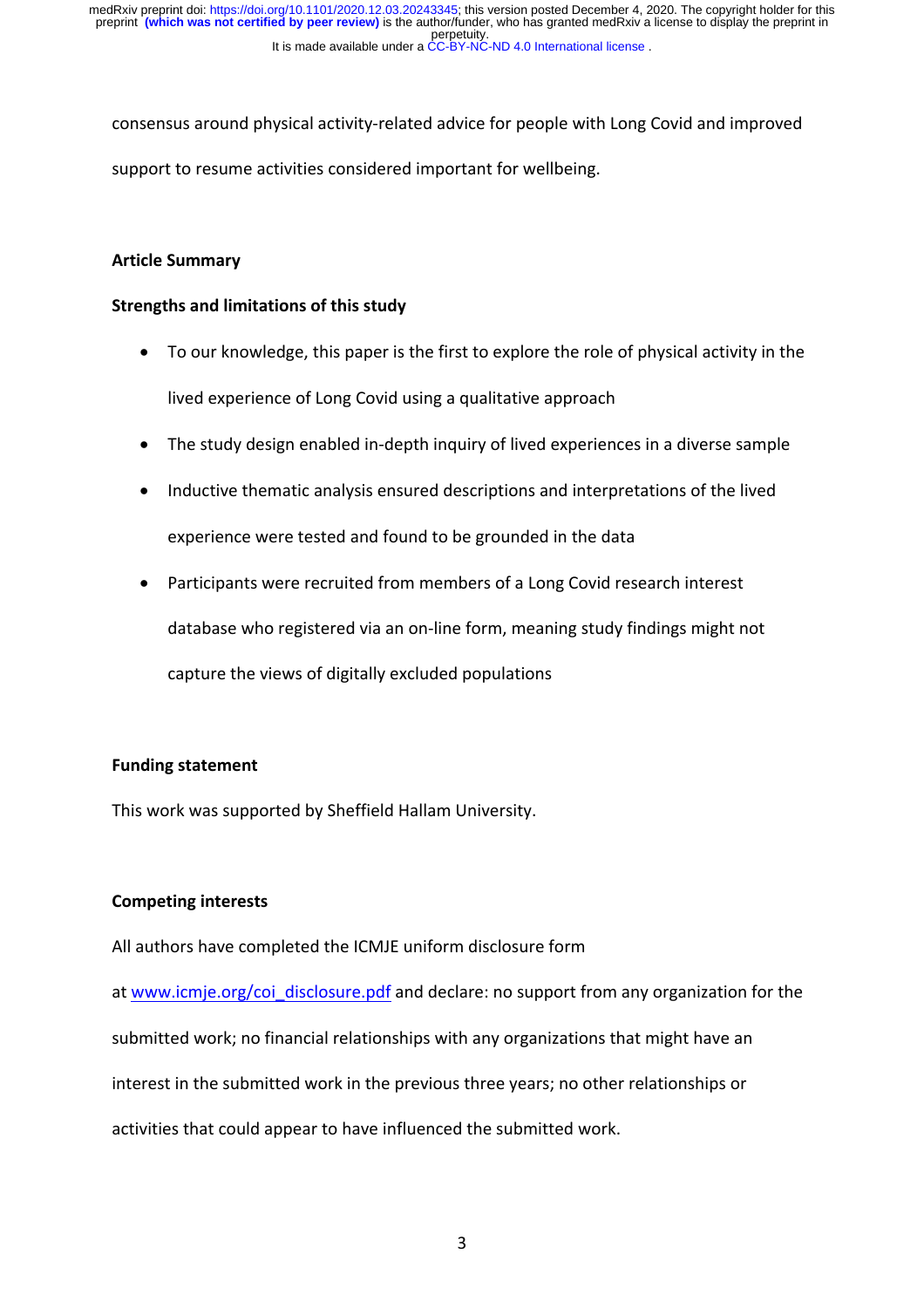### **INTRODUCTION**

To date, more than 30 million cases and 1 million deaths of COVID-19 have been reported worldwide (1). The medical and research community has focused on understanding COVID-19 pathophysiology and supporting treatment of acute cases of COVID-19 (2). Whilst the majority of people infected recover, a significant proportion experience 'Long Covid', showing severe symptoms for weeks and even months post-infection, irrespective of age and in the absence of underlying health conditions. Long Covid appears to be a multi-system disease associated with a complex array of respiratory, neurological, cardiovascular, gastrointestinal, musculoskeletal, rheumatological, dermatological and immunological symptoms ranging in severity, frequency and duration (3-6). Preliminary findings from magnetic resonance imaging investigations also show that ~70% of 'low-risk' individuals testing positive for COVID-19 present signs of impairment in one or more organs four months after symptom onset (7). Research highlights common characteristics of Long Covid including severe fatigue and impaired physical and cognitive function, inhibiting activities of daily living (3,8,9). Engaging in physical activity (PA) has been reported to trigger the onset of acute symptoms (e.g. rapid heartbeat and shortness of breath) and post exertional malaise, (3). One hypothesis is that persistent symptoms are caused by organ dysfunction induced by the virus, potentially compounded by deconditioning of physical fitness as a result of sedentary behaviour (10-12). Physical exertion exacerbates fatigue and higher likelihood of prolonged sedentary periods (3,8) creating a negative cycle.

The response to Long Covid is accelerating, reflected in a dynamic themed review by the National Institute of Health Research (NIHR) on 'Living with Long Covid' (9) and NHS England plans to establish of 'post-COVID syndrome' clinics (13). To date, there has been no formal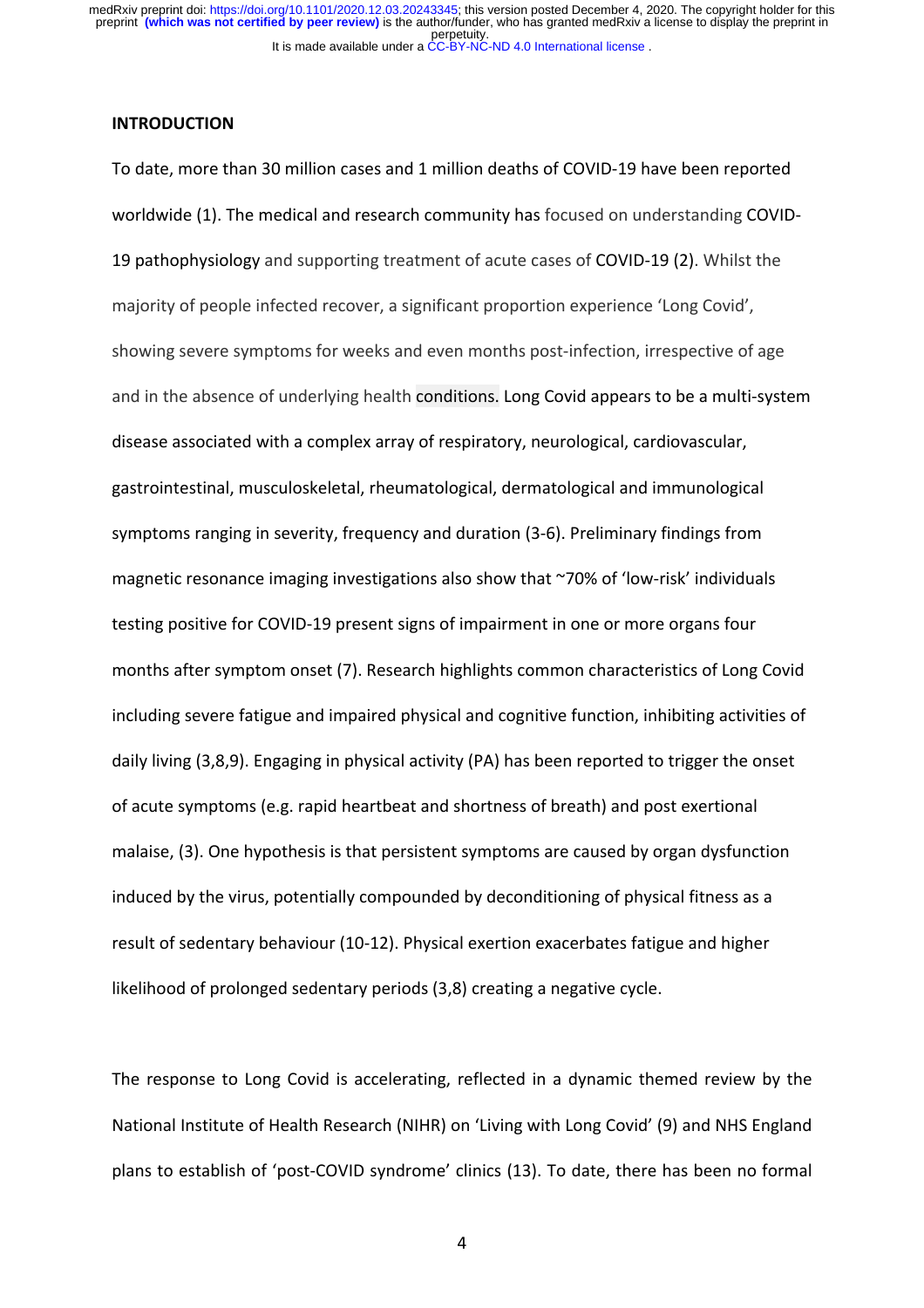research exploring the role of PA in the management and rehabilitation of Long Covid. This study explores the lived experience of people with Long Covid - including the role of PA - to inform the design and implementation of rehabilitation support.

### **METHODS**

### **Participants and recruitment**

Interviews were conducted with English-speaking adults aged >18years who self-identified as recovering from COVID-19, were not hospitalised (did not receive in-patient treatment) and had experienced a recovery period lasting 3 weeks or more, a timeframe consistent with definitions of 'post-acute COVID-19' at the time of study initiation (14). Ethical approval was granted by Sheffield Hallam University. Participants were recruited from a COVID-19 research interest database (the RICOVR database) established by the Advanced Wellbeing Research Centre (AWRC) at Sheffield Hallam University (15). At the time of the study, 2023 people were registered on the AWRC database. In line with current guidance, a positive COVID-19 test was not a prerequisite for participation (14, 16).

Purposive selection was used to ensure that the sample reflected a range of ages, genders and ethnicities. Database members were stratified by age group, gender and ethnicity, then selected chronologically according to the date that they registered with the RICOVR database. Two rounds of invites were sent by email; if invitees did not respond after two weeks or decided not to participate, we sent a new invite to the next person registered on the database (demographically matched). A total of 35 people were invited to participate; 21 responded to indicate interest. Respondents were provided with full details about the research and invited to an informal telephone discussion with the interviewer (HH) to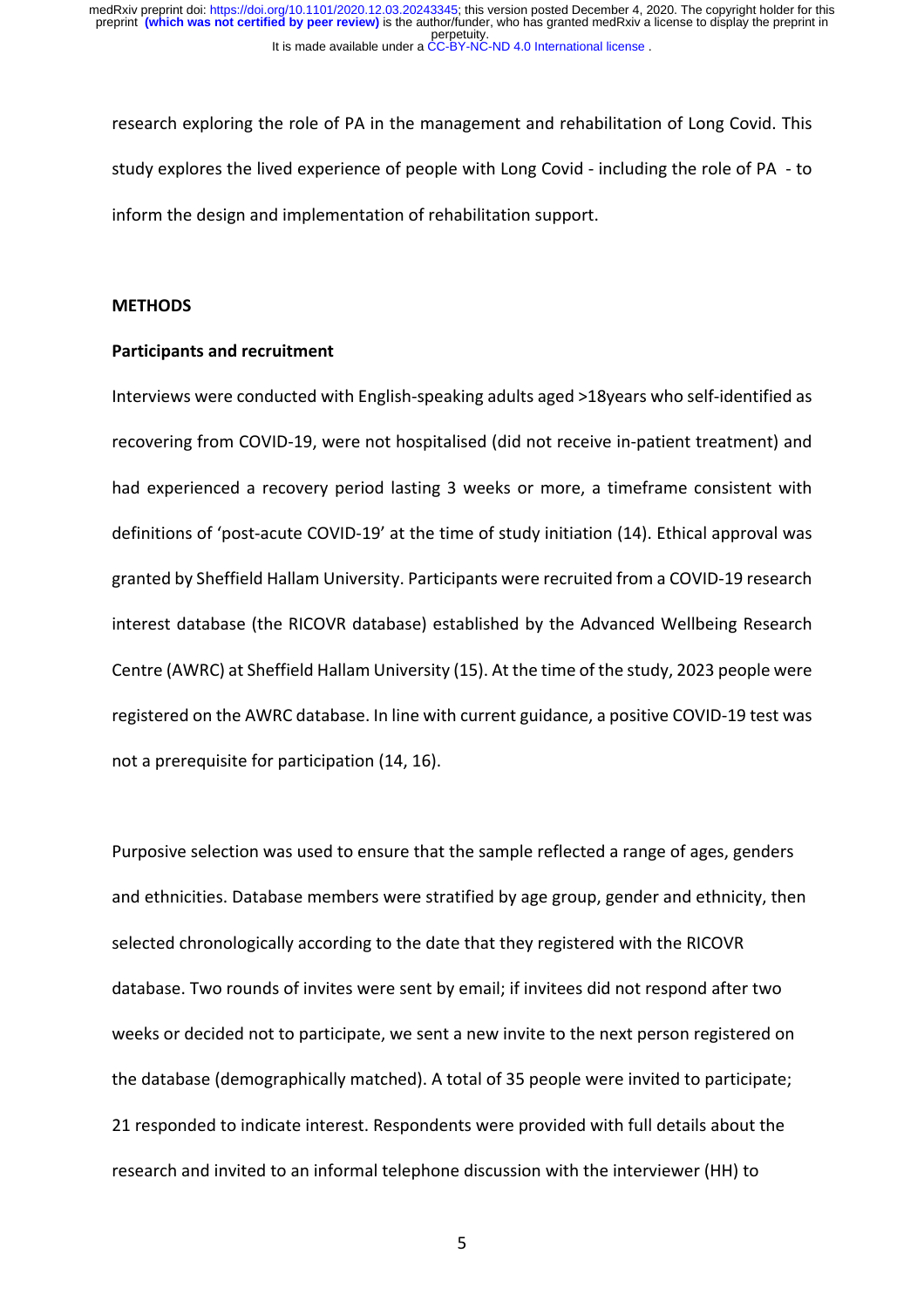discuss the research aims and procedures. 18 people took up this opportunity; all subsequently decided to proceed. Written consent was collected from all participants prior to interview. 17 participants were residing in the UK one was living in the US. After interviewing these 18 participants, the research team were satisfied that no new themes were being identified and recruitment ceased.

#### **Patient and public involvement**

During study design, the AWRC Public Involvement in Research Group (17) reviewed study aims and all materials. The group provided feedback to refine documents including clarification of language in the participant information sheet, rewording of interview questions and the addition of information about support for carers in the post-interview support document.

#### **Interview procedures**

A semi-structured interview guide was developed to elicit participants' stories about their lived experience of Long Covid and the role of PA within that experience. Open questions explored four broad topic areas: (i) illness and recovery trajectory, (ii) sources of support (iii) experiences of PA (iv) future priorities and concerns. All interviews were conducted during September and October 2020 via telephone with the exception of 2 interviews carried out using Zoom video conferencing to suit participants' needs. All interviews were conducted by HH, an experienced qualitative researcher in public health and exercise psychology. Interviews were audio recorded and limited to a maximum of 45 minutes to limit any cognitive burden for participants. Participants were not reimbursed but were signposted to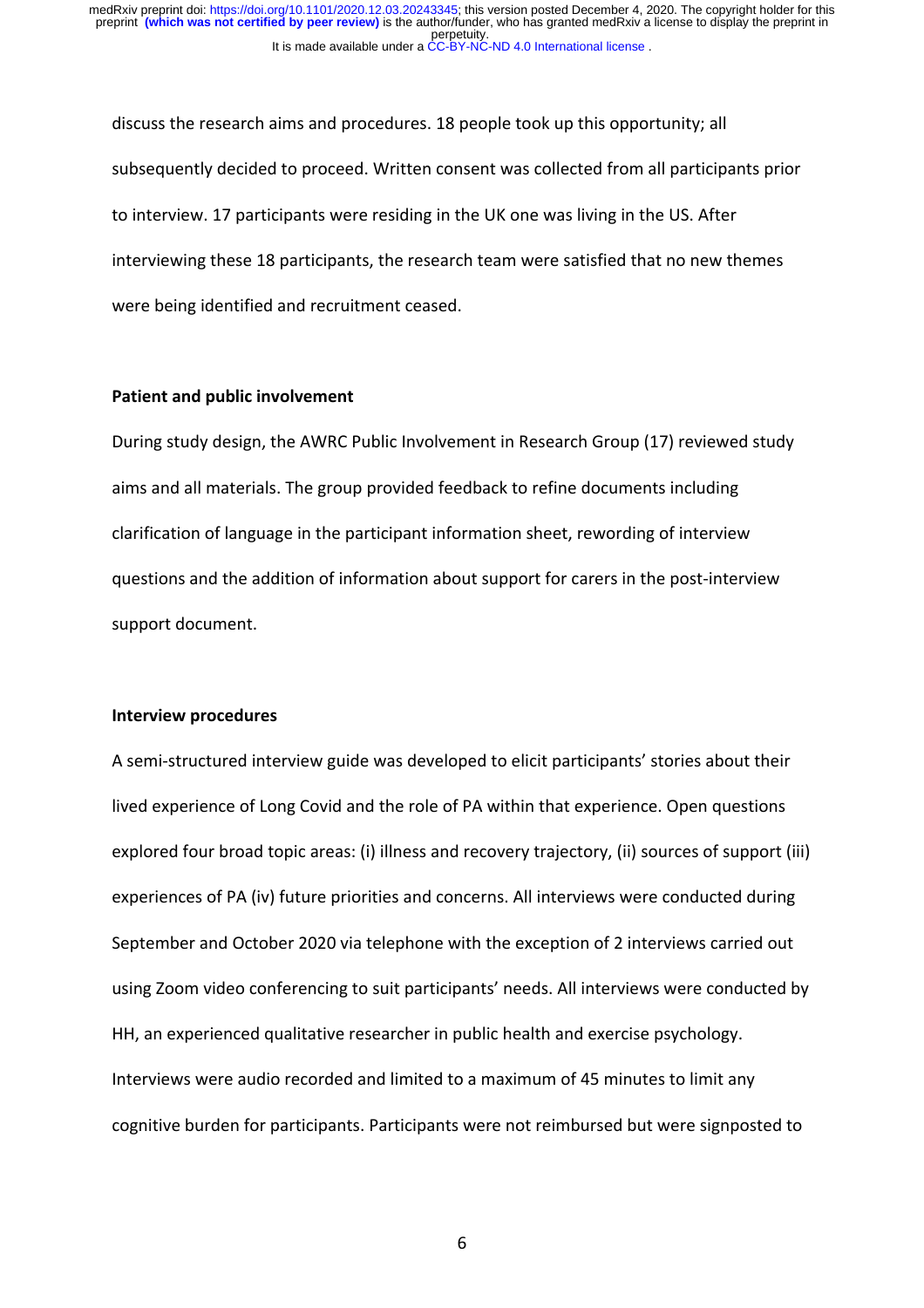information detailing sources of support within and beyond the University should any distress have been caused by the interview.

#### **Data analysis**

All recordings were transcribed verbatim by a professional transcription service. Transcripts were sent to participants for review; one participant responded with clarifications which were included in our analysis. Reflexive thematic analysis with inductive, semantic coding (18) was used to interpret the data. Consistent with recommendations, we did not set out to achieve inter-coder reliability (19). Instead, multiple researchers coded the transcripts to encourage reflexivity and ensure our analysis considered different possible interpretations. Two researchers (HH and LK, both with postgraduate psychology qualifications, training and experience in qualitative interviewing) reviewed 50% of the transcripts each. HH and LK independently developed preliminary coding frameworks presenting initial themes, which they compared and refined with input from a third researcher (NK) who had read a cross section of the transcripts. Following discussion with a fourth researcher (RC) HH, LK and NK returned to the transcripts to sense-check candidate themes and ensure that they offered an appropriate representation of the data, at which point themes were defined and named. Final themes are presented below along with illustrative participant quotes.

#### **RESULTS**

### **Participants**

Table 1 displays sample characteristics for the 18 people who participated.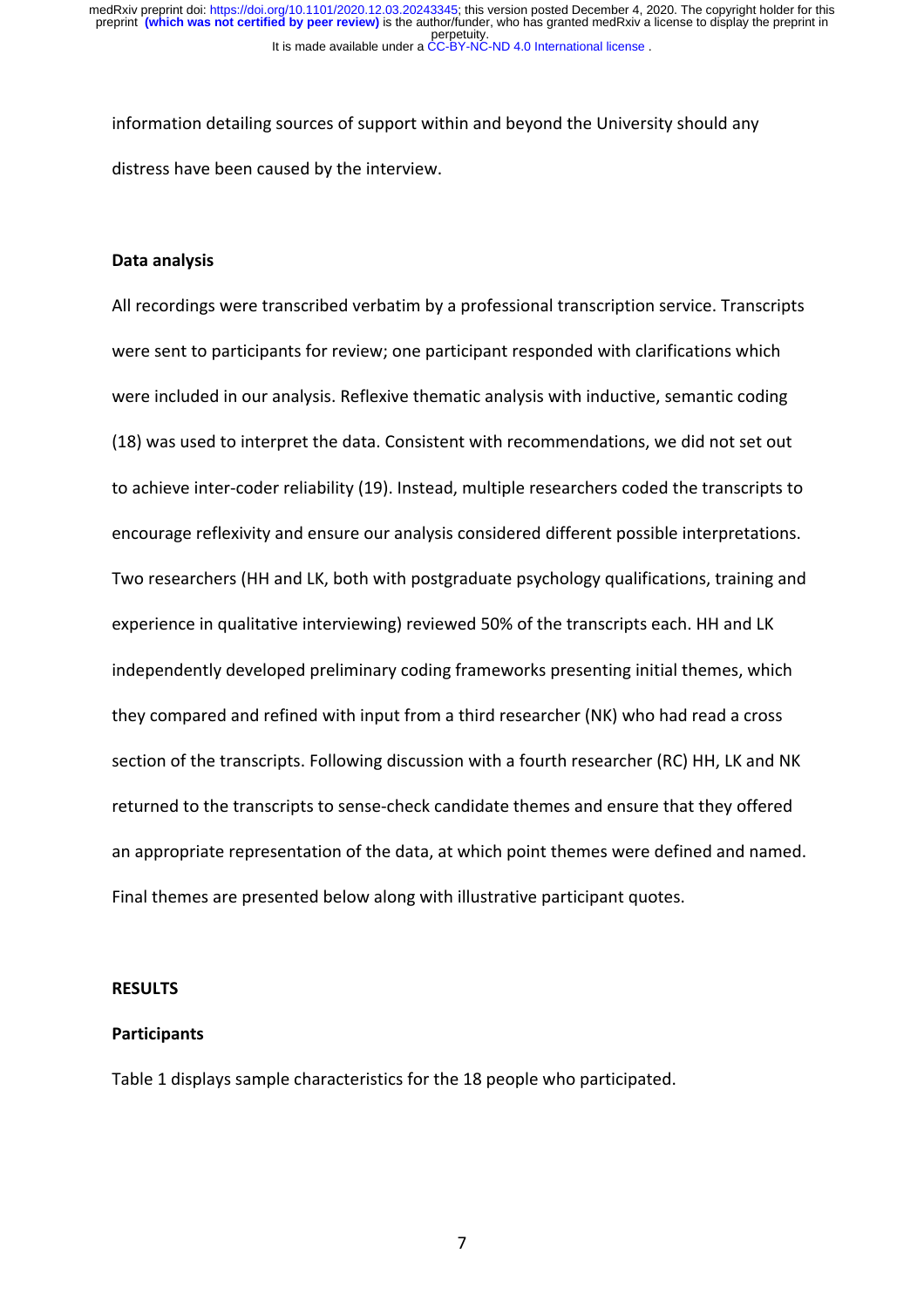perpetuity. medRxiv preprint doi: [https://doi.org/10.1101/2020.12.03.20243345;](https://doi.org/10.1101/2020.12.03.20243345) this version posted December 4, 2020. The copyright holder for this<br>preprint (which was not certified by peer review) is the author/funder, who has granted

It is made available under a CC-BY-NC-ND 4.0 International license.

| ID             | Sex    | Age group | <b>Ethnic group</b>                | <b>Place of residence</b> |
|----------------|--------|-----------|------------------------------------|---------------------------|
| $\mathbf{1}$   | Male   | 55-64     | White - Irish                      | <b>UK</b>                 |
| $\overline{2}$ | Female | 45-54     | Asian or Asian British - Indian    | <b>UK</b>                 |
| 3              | Male   | 35-44     | White - British                    | <b>UK</b>                 |
| 4              | Male   | 18-24     | Black or Black British - Caribbean | UK                        |
| 5              | Male   | 45-54     | White - British                    | UK                        |
| 6              | Male   | 65-74     | White - British                    | <b>US</b>                 |
| 7              | Female | $25 - 34$ | Mixed - White & Asian              | <b>UK</b>                 |
| 8              | Female | 65-74     | White - British                    | UK                        |
| 9              | Male   | 35-44     | Asian or Asian British - Indian    | UK                        |
| 10             | Male   | 65-74     | White - British                    | <b>UK</b>                 |
| 11             | Female | 18-24     | White - British                    | <b>UK</b>                 |
| 12             | Male   | 18-24     | White - British                    | UK                        |
| 13             | Female | 65-74     | White - British                    | UK                        |
| 14             | Female | 55-64     | White - British                    | <b>UK</b>                 |
| 15             | Male   | 45-54     | White - Other                      | UK                        |
| 16             | Female | 35-44     | White - Other                      | <b>UK</b>                 |
| 17             | Female | 35-44     | White - British                    | UK                        |
| 18             | Female | 45-54     | Asian or Asian British - Indian    | <b>UK</b>                 |

#### *Table 1: Participant Characteristics*

## **Physical, social and medical isolation**

All participants described a profoundly isolating experience. Most participants reported difficulty accessing healthcare services during the initial phase of their illness. Many felt their symptoms were not serious enough to warrant emergency care, yet access to GP services was denied, delayed or limited:

*"when you phoned your GP up they just referred you back to 111. So I was in this*

*cycle of not being able to get any help, so all these symptoms were coming out and I*

*just didn't know who to turn to really" (IV10)*

Participants described significant debilitation, with their physical function drastically reduced and in most cases, at least several weeks of being virtually housebound. Basic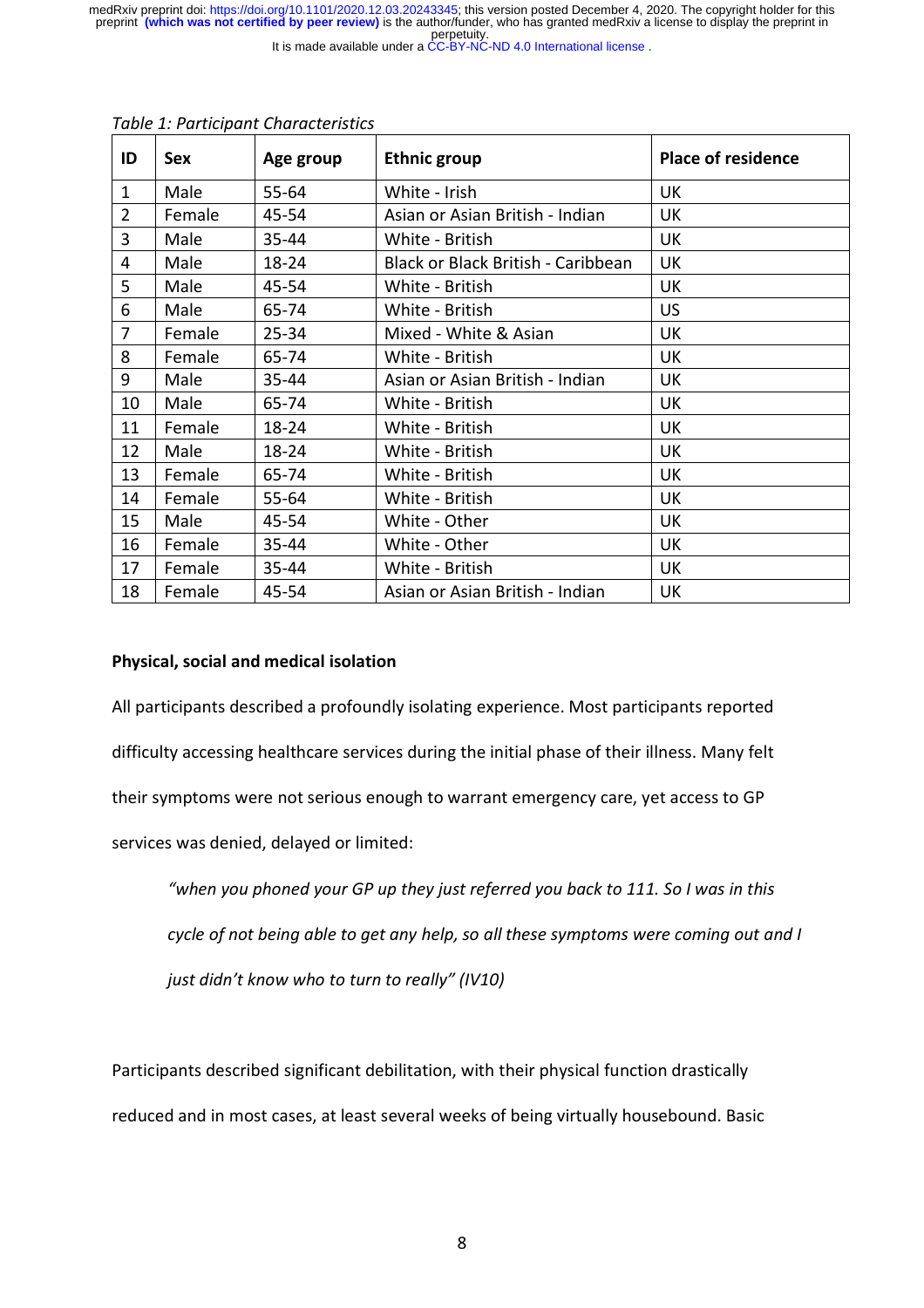activities of daily living including self-care and housework became challenging or impossible:

*"The slightest thing was an effort in a way I've never ever conceived before, it's the most fatigued I have ever been... things like changing my bedding, I did in stages like one pillow case and then later in the day I'd do another pillow case, it was that sort of level of difficulty with day-to-day tasks." (IV2)*

Along with national lockdown restrictions, this constituted a physical isolation compounded by limited public health messaging and media coverage about Long Covid that created an additional sense of social isolation. Public health messages were seen as portraying the COVID experience in binary terms: either requiring hospitalisation or being 'mild' enough to recover at home within a short time frame (2 weeks). Meanwhile, media outlets primarily reported mortality, hospitalisation and new case statistics. Neither narrative matched the experience of our participants:

*"Unless I'm wrong, I don't think the government have said anything. They don't put it in their statistics. So they talk about death rate, they talk about hospital cases and they talk about new cases, but they don't talk about people who are still struggling months on." (IV7)*

*"For quite a long time while I was lying at home floored by this; they were just saying that younger people should be fine and that it's the older generation that we need to protect and it was just, I felt, kind of selfish and a bit like well that's just wrong..." (IV11)*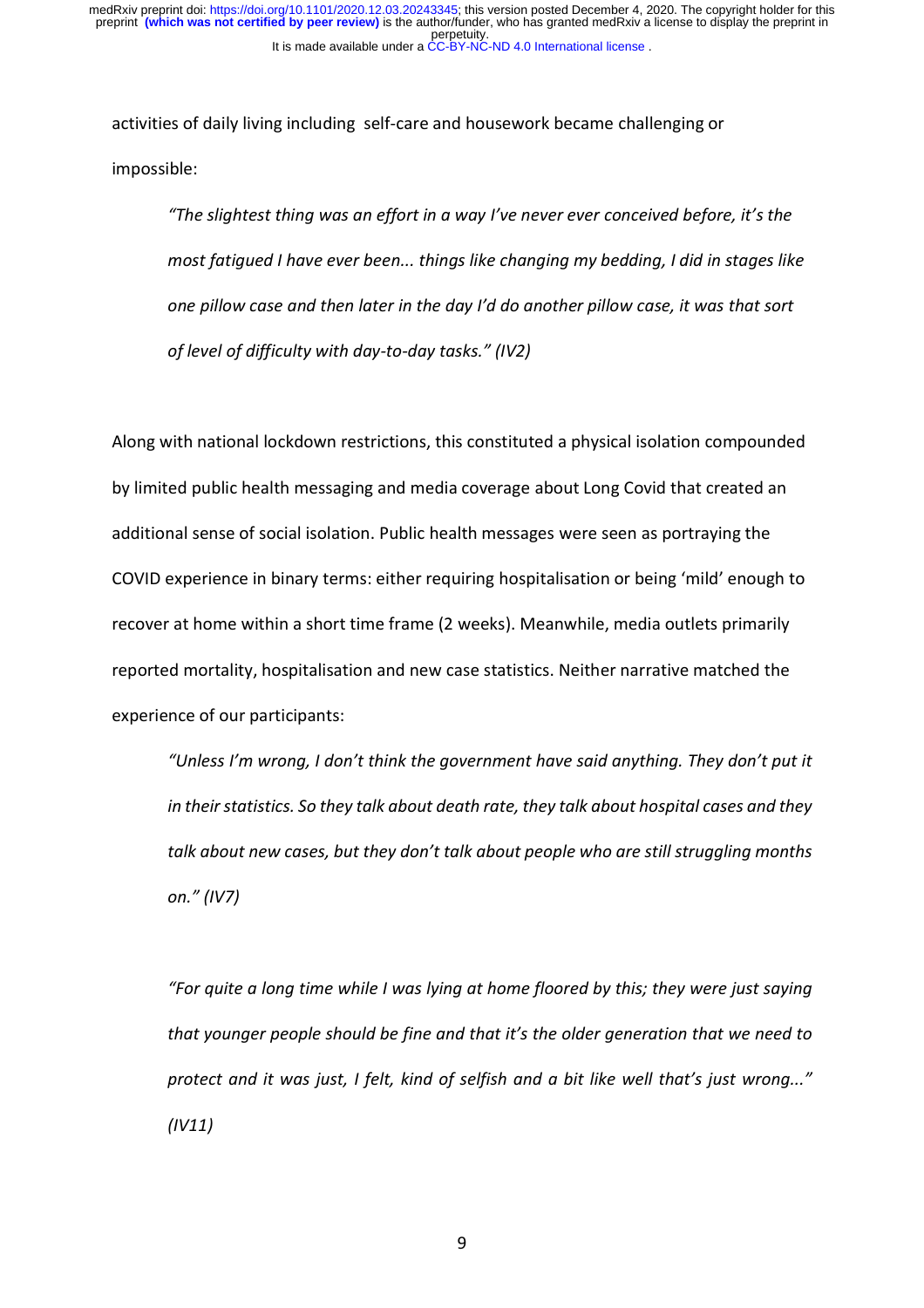The sense of isolation was most acutely felt through the lack of answers and support forthcoming from frontline healthcare professionals. All participants reported feeling variously let down by the level of practical intervention offered to them (e.g. direct treatment; tests and access to results), limited medical knowledge and awareness of Long Covid. Most participants reported that interactions with healthcare professionals fell well below meeting their psychological support needs (e.g. feeling believed, space to talk through their worries, advice about the likely disease path):

*"They [doctors] didn't know how to handle the information. The guidance wasn't there for them. They didn't know who to refer to. They didn't know if they could refer... But I did not feel heard. And I think as a patient I felt extremely lost from what should have been a service that could signpost and support and recognise distress and uncertainty, there was very little acknowledgement of that." (IV9)*

Others conveyed that although medical advice was limited, they appreciated being listened to and believed. Although early medical interactions had been disappointing, there was recognition that medical knowledge was catching up. Indeed, the penultimate participant we interviewed had been formally diagnosed by her GP as having Long Covid, reflecting an emerging understanding amongst clinicians.

### **Seeking validation and answers**

The lack of understanding and explanation from trusted support sources led all participants to seek information and validation online. Social media forums provided a community which normalised the experience and suggested coping strategies: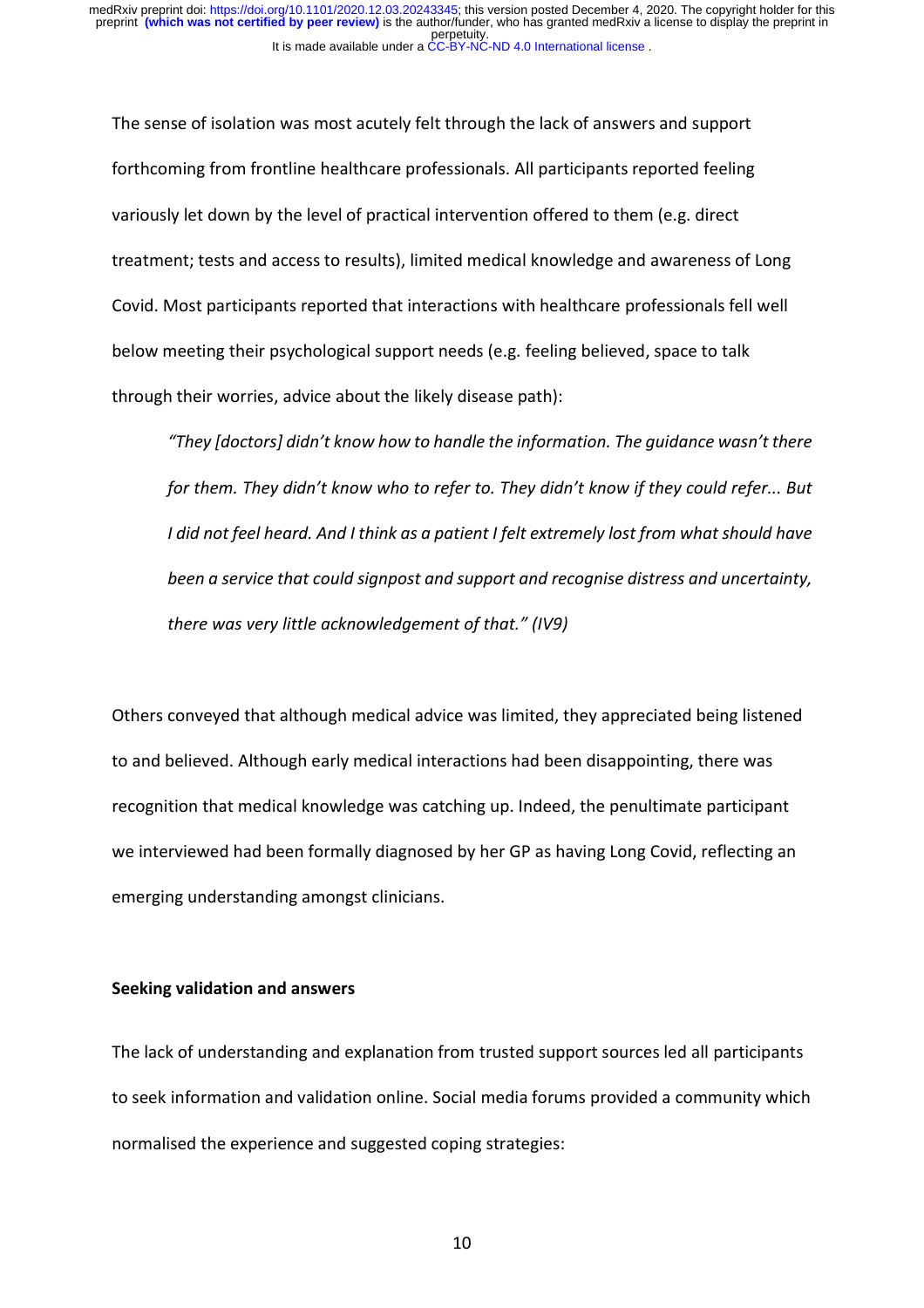> *"People post videos, talks, articles, and that has been my main source of information… So rather than sitting round worrying, I've known that this is a problem, it's not just me being a bit anxious or a bit of a hypochondriac, it's normal if you've had this virus, and that's been brilliant" (IV12)*

In addition, most participants adopted a researcher role, reading scientific articles and health resources to better understand what was happening to them:

*"And then obviously I've been reading a lot of evidence papers as well. So I've been looking up stuff like that as well and trying to get the research from that side of things and trying to form my own opinion and diagnosing myself" (IV18)*

Professional advice often arrived after information had already been accessed online:

*"They [physiotherapist] offered loads of advice just about pacing really. But I think at that point because of all the communities that have sprung up everywhere online people had already been sharing this information." (IV3)*

Whilst the online research and social media communities were broadly deemed as supportive, they could also lead to anxiety, by accentuating negative experiences and creating doubt about longer term prognoses:

*"So I initially found it very useful, because I didn't feel like I was making it up, I didn't feel like I'm on my own completely here. But now I've backed off from those groups, because there are some really horrid stories. And when I'm mentally low I don't need to hear how other people are really struggling and have it as well. And then also some people are a few months ahead of me in the support groups. And I want to have a little*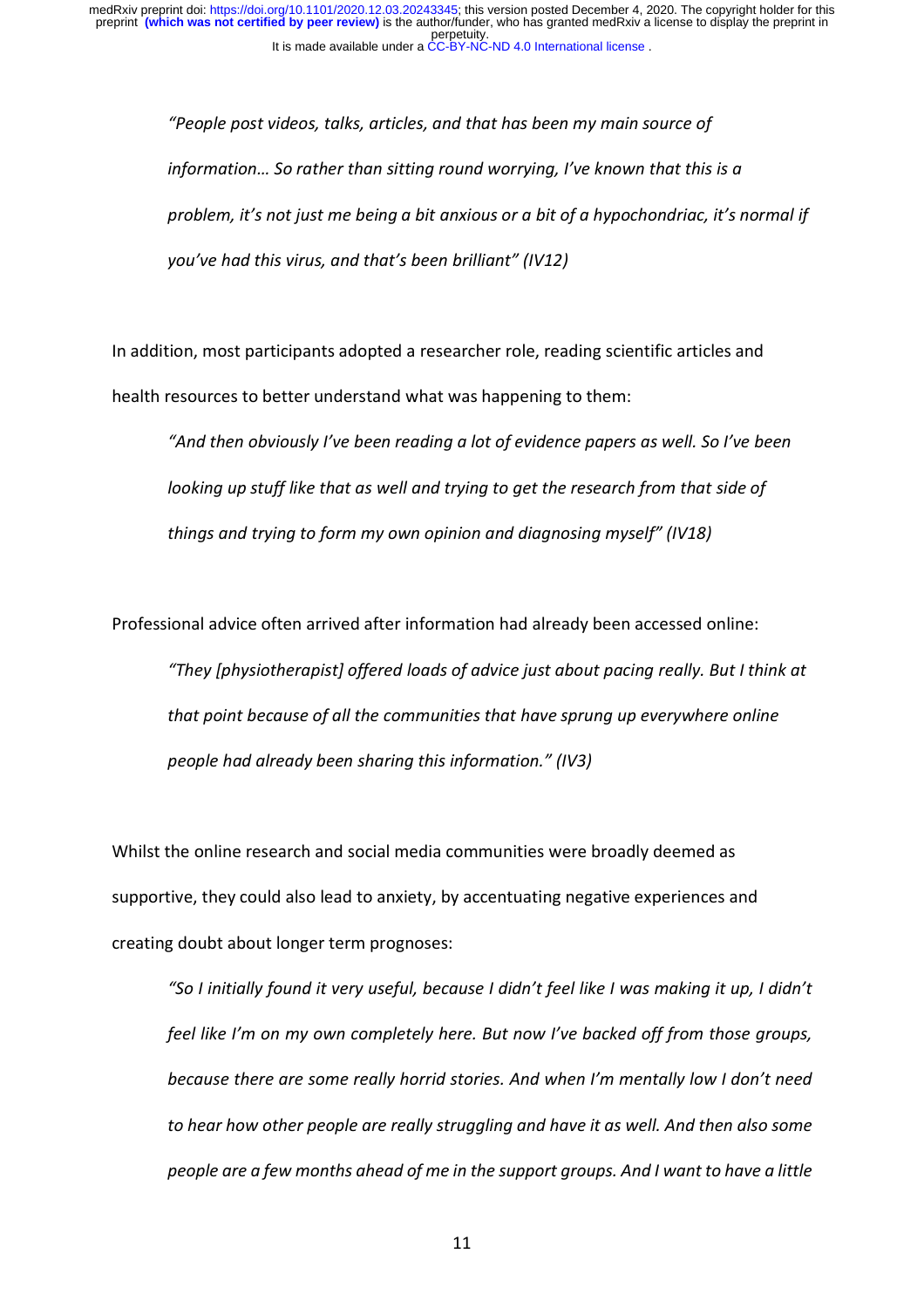*bit of hope that I'll get better. But if I see people still struggling at seven/eight months and two months ahead of me, they're worse off, it just doesn't help me." (IV7)*

### **Learning how to balance symptoms and activity**

All participants described physical and/or cognitive fatigue which came in cycles or episodes. This manifested as physical lethargy, a lack of coordination and/or brain fog resulting in significant debilitation and often confinement to bed:

*"I felt from the very beginning that I was in a cyclic washing machine if you like, because I would say on a two week basis I was seeing the symptoms recycling." (IV1)*

*"I'm used to feeling tired, feeling fatigued, but this is on another level. I've gone from being able to go out and run; at times I couldn't cross the room. I struggled to get upstairs... I described it as wearing a suit of armour...and on top of that I get this lack of coordination. I can't grip things. I can't manipulate things with my hands. It's like trying to do things wearing ski gloves… And then, on top of that, it is this brain fog. It's like... in my younger days, when I was drunk...you have to focus and you have to do things very slowly and carefully." (IV5)*

Consequently, participants described losing the freedom to engage with routine activities. Any physical or cognitive activity could result in the onset of severe fatigue, resembling post-exertional malaise. In addition, PA often triggered acute symptoms including heart palpitations, breathlessness, joint and muscle pain: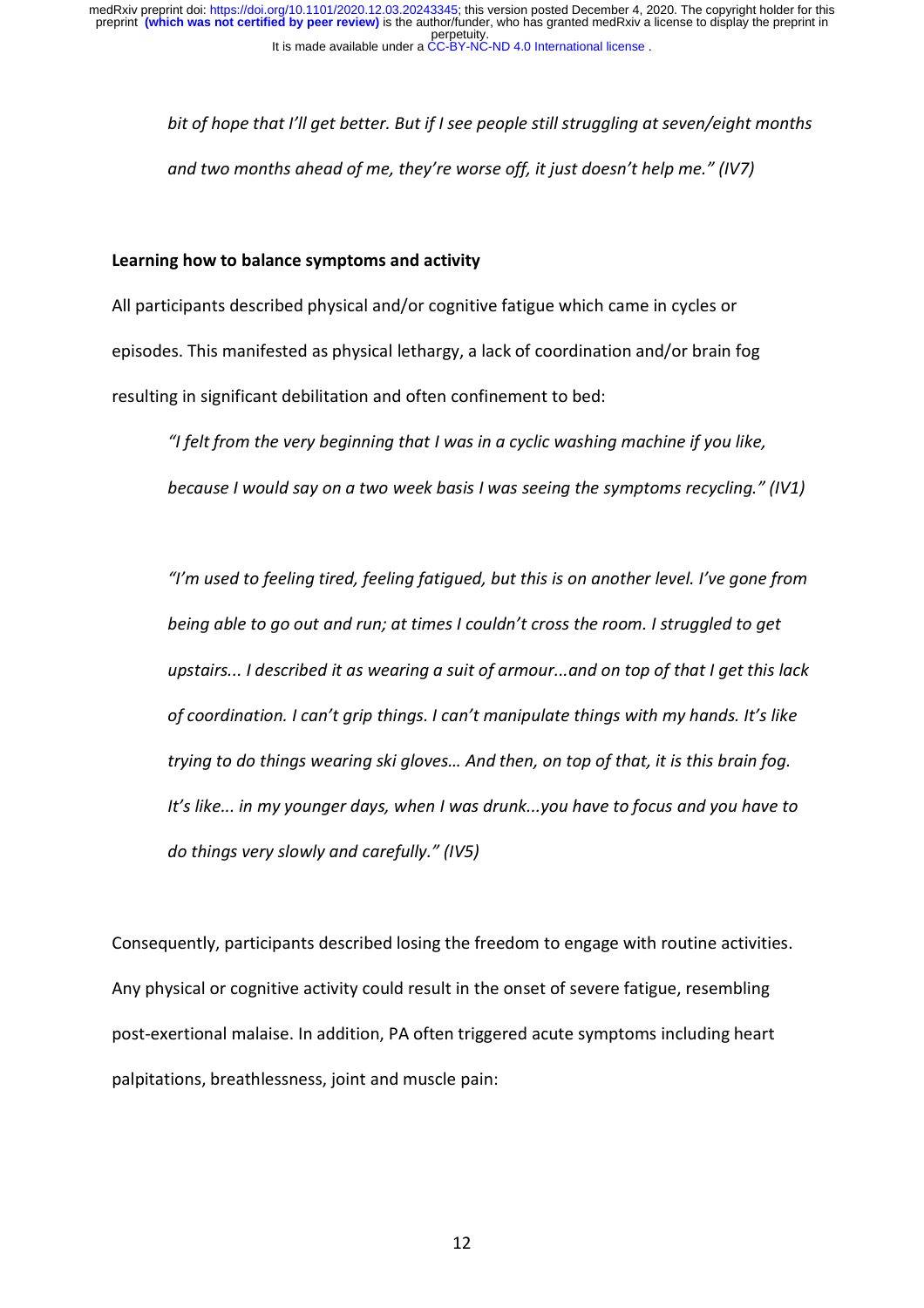*"So if I do something physical I suffer. If I walk I suffer in my legs. If I do something with my hands I suffer with my hands. If I start to think too much I then get a foggy head. If I type an email on the computer and it goes on too long, I then can't think enough to shut the computer down." (IV5)*

Participants differed in their attitudes to these relapses. Some considered them worthwhile, either because with each relapse followed a small improvement in baseline function, or it was considered a price worth paying for the sense of normality, control and positive affect that the activity provided:

*"So as much as I'm enjoying [walking the dog], it has the knock on effect. But that is getting less and less, so the more I'm doing the better I'm feeling afterwards. I think [relapses are] all part of it, just got to get on with it and push myself a little bit harder and then hopefully I'll get better quicker. It doesn't put me off." (IV17)*

Others believed it was not worth the risk and feared the potential of long-term damage that could be caused:

*"…I've always been one of those people that things well, you know, you push through it….But this you just can't. And this is something that I'm becoming more afraid of that I think maybe I need to properly back off from as much daily activity as I can to recover from this because I'm scared that I will eventually end up as probably a 50% to a 60% of what I was previously, permanently, or for a longer term." (IV5)*

Medical advice regarding physical activity was sparse. Most participants had experimented with graded approaches to exercise and activity, using resources found online, although for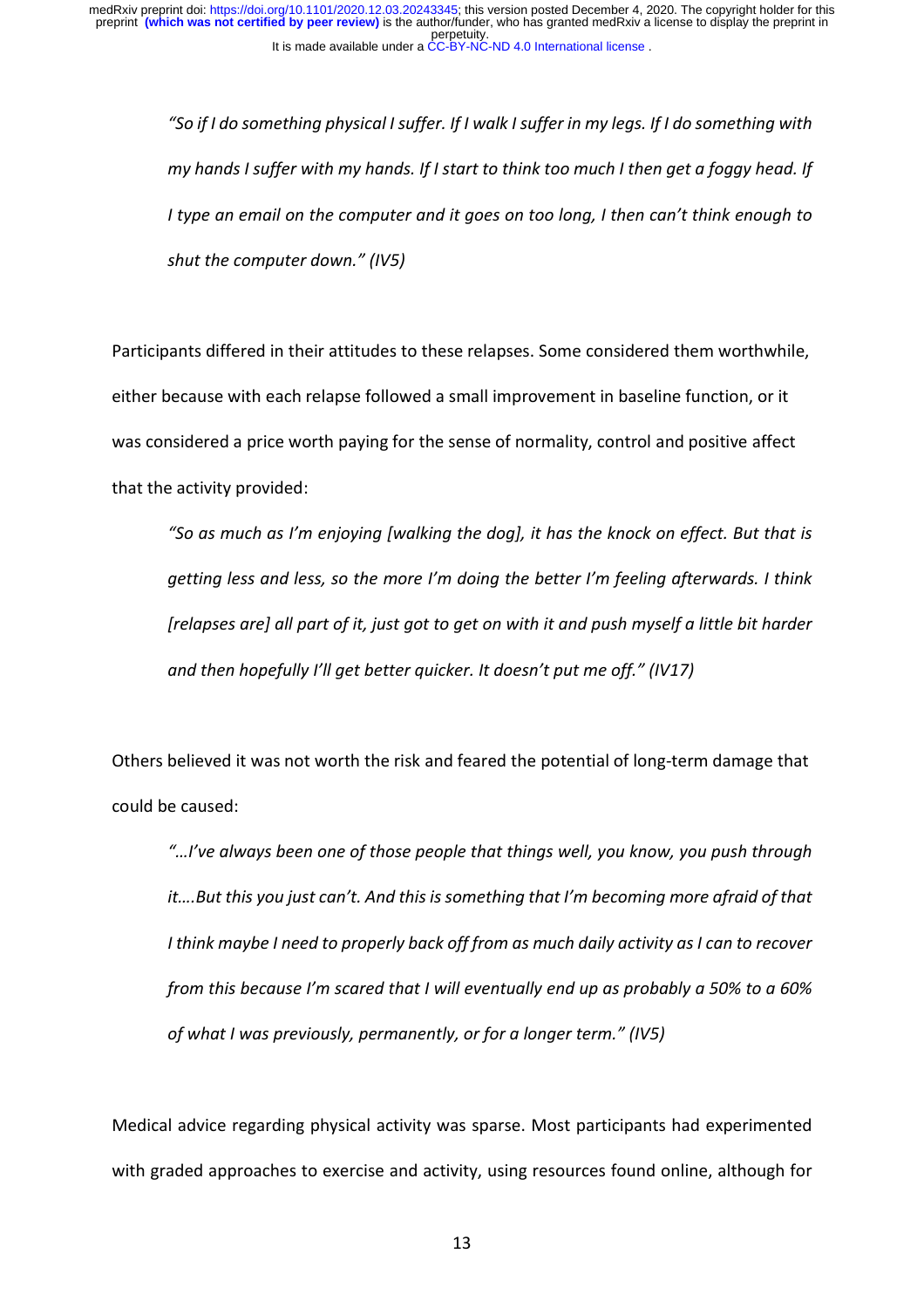many this advice had been confusing. Whilst navigating conflicting sources of advice, other challenges included difficulties establishing a safe, consistent baseline for activity amidst daily unpredictability in symptoms:

*"There's obviously people that have had… different types of viruses, and they're all claiming that doing exercise and whatnot is harmful for your recovery." (IV04)*

*"Everything that you read is pace yourself, pace yourself. But that's really hard to do, because until you've overdone it you don't know how much you can do without overdoing it, if you see what I mean, so learning by default. Which isn't the best way, but I guess what's enough for me might not be enough for somebody else." (IV08)*

### **Adapting to an altered life**

There is a clear sense that this illness is experienced as life altering. Many participants described a loss of 'self' and/or narrated a substantial impact on their identity. Some participants made sense of this as a 'pre' and 'post' COVID life, others described it as a journey, and all were struggling with the notion that this changed self may or may not become permanent:

*"My biggest concern is that nobody knows the prognosis. I'm hearing some people getting better and some people aren't and my biggest worry throughout all of this is if this is it, if this is going to be permanent… But it's just that not knowing and being in limbo for such a long time and for the foreseeable that I find the most difficult." (IV16)*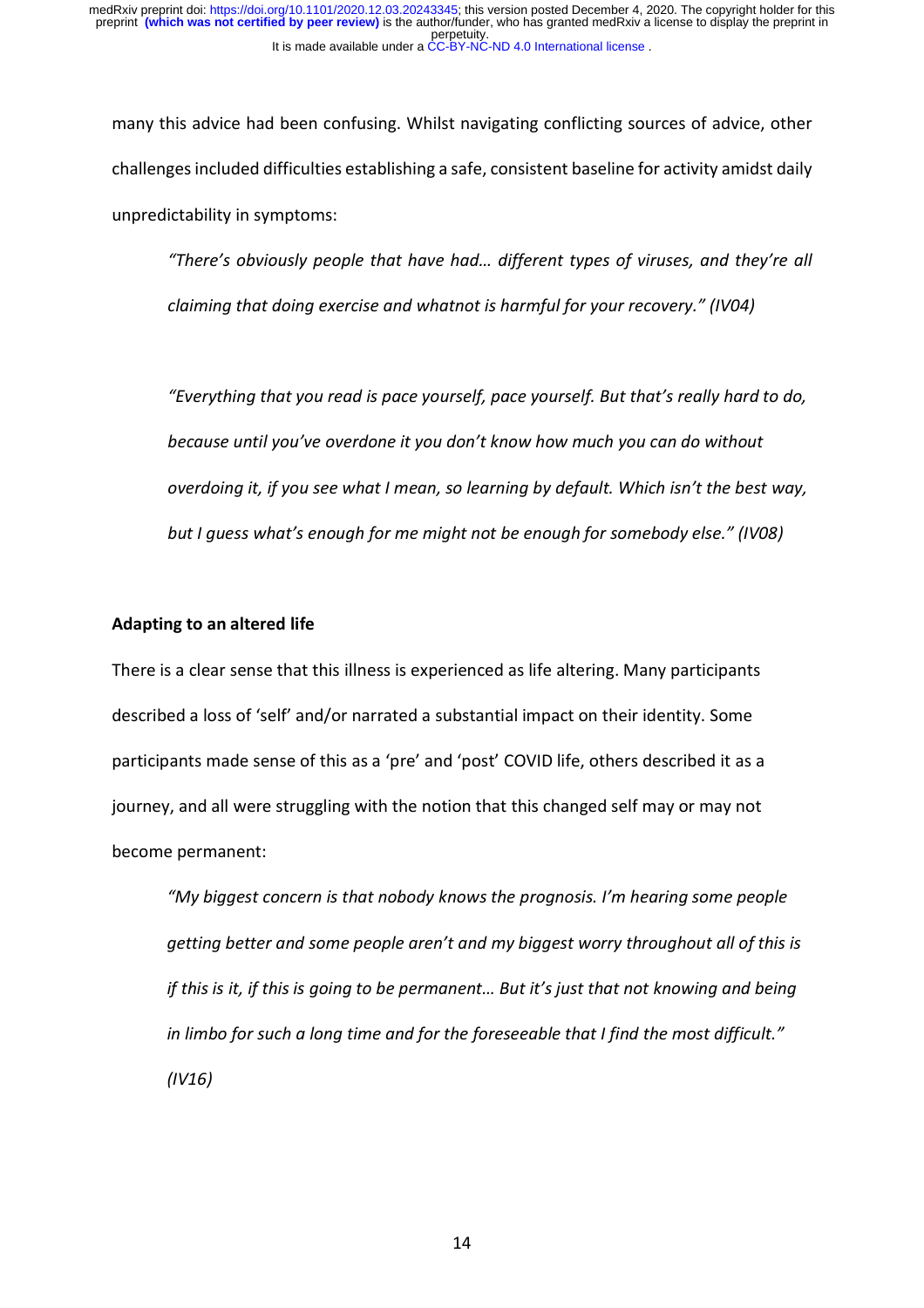The prospect of permanent disablement was distressing for all participants, but whereas older participants drew on life events such as previous illness to make sense of their current experience, we found that younger participants (e.g. those 18-24) particularly struggled with their incapacitation, coupled with the loss of their usual face-to-face social networks and coping mechanisms:

*"I just want my life back, it's getting a bit tedious. I see myself just becoming a* burden, I don't want to live my life like that. I don't want to feel like a burden to my *mum, I just want to go back to life" (IV4)*

The majority of participants had been unable to resume activities that were previously central to their core identity (e.g. a parent, an employee, an active person). Anything that provided a sense of normality helped to refute the idea that this new identity was permanent (a prognosis that was both feared and resisted). Participants for whom PA was a core feature of their self-concept prior to contracting COVID-19 referred to this as a strong motivator in their desire to improve functional capacity and return to pre-Covid PA behaviour. Awareness that they had previously been able to achieve high levels of fitness fostered a belief that at least some return to fitness might be possible:

*"I just wanted to go in the garden... I wanted to be normal. I think normality was a massive thing in my head."(IV14)*

*"I've been a runner and then a cyclist for many years so I had the intent of getting back in the walking. And then as soon as I could I got back in the cycling a little bit". (IV06)*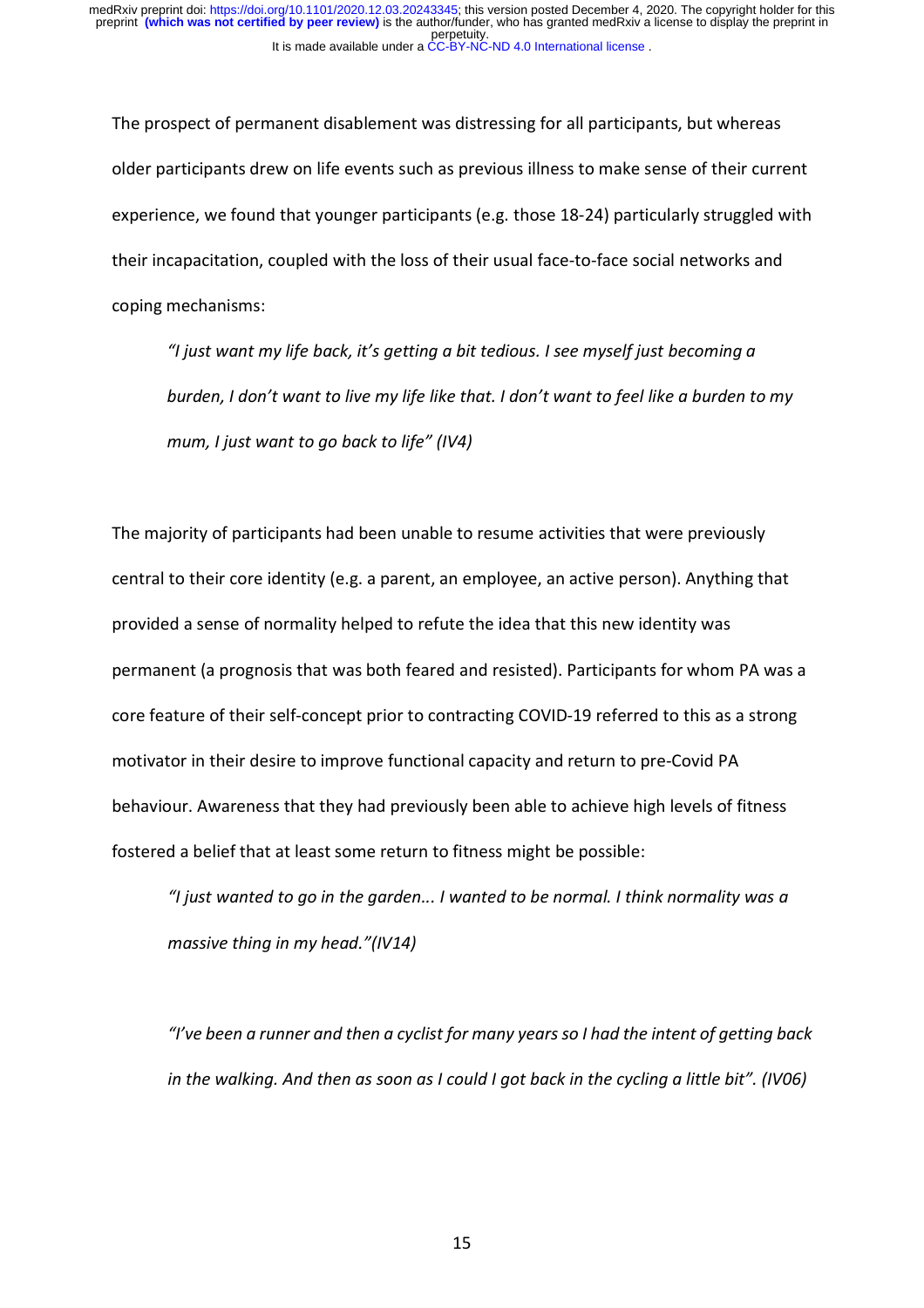Some participants had reached a point of 'reluctant acceptance', not necessarily arrived at peacefully but through exasperation and for some, a degree of self-defeat. Participants described needing to give themselves permission (or seeking it from others) to rest and adjust their energy expenditure and lifestyle accordingly:

*"I think I've just got to the point where I've accepted my new norm, so I've just been told rest and give it time."(IV17)*

*"I tend to be fine, I'll just go out and exercise and recover and nothing's really held me back whereas this has humbled me and made me realise I need to be more careful. So I guess there's a bit of self-learning going on there. But I would rather be ignorant and healthy but that's not really an option."(IV15)*

Participants' lives had been so disrupted that many had experienced a re-examination and shift in priorities:

*"I feel I have learnt a lot about my own resilience…And I feel there's an opportunity for change. I might reduce my hours going forward. It's difficult but I might try and balance my work-life balance a bit more and pace myself."(IV9)*

## **DISCUSSION**

#### **Addressing the impact of Long Covid**

Participants described isolating experiences exacerbated by fragmented and largely unsupportive medical care which echo previous reports (20). Whilst participants acknowledged the difficulties associated with diagnosing and treating a novel and undetermined syndrome, early care experiences had negatively impacted many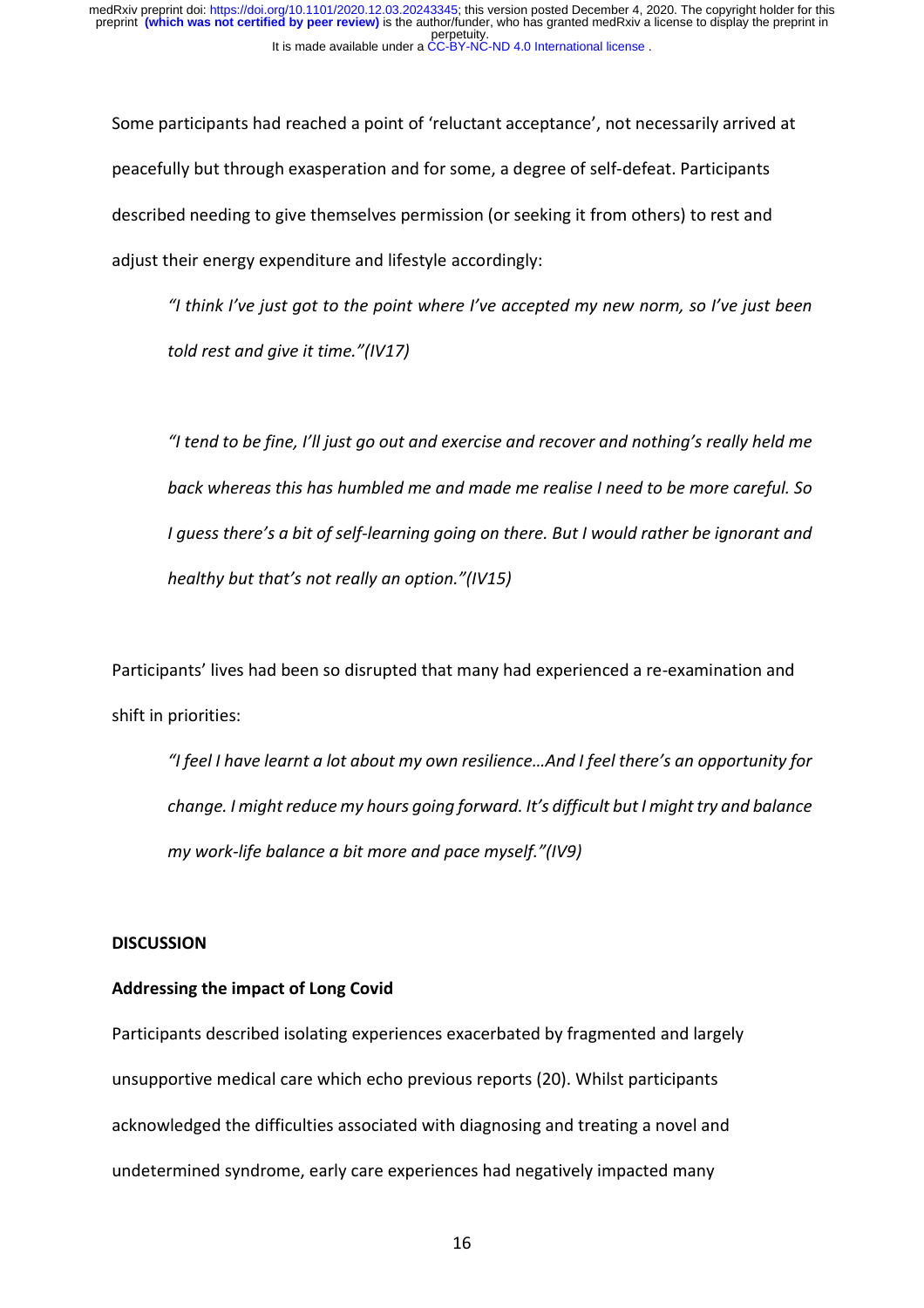participants' physical and emotional health. This reflects research indicating that survivors of COVID-19 could be at increased risk of adverse mental health including anxiety (21). Our findings substantiate the need for holistic support addressing the physical and psychological impacts of Long Covid, reflected in guidance for the establishment of "post-COVID syndrome assessment clinics" (13).

#### **Resuming and maintaining 'normal' activity**

Activities of daily living (e.g. housework, gardening) and outdoor activity were referred to as crucial links to normality, and vital for mental health. Our findings indicate that people experiencing Long Covid need better support to manage their symptoms, especially fatigue, whilst also helping them safely pursue the benefits of PA that were so badly desired. This might include support to establish a baseline and upper threshold for activity which takes into account the apparent relapse-recovery cycle common to our participants' experience. People with Long Covid need to feel competent and confident to apply principles of pacing and many will require monitoring to provide reassurance about the safety of PA whilst experiencing other symptoms like rapid heartbeat or shortness of breath. Given the complexity of the recovery process – particularly in terms of PA - the direct involvement of people with Long Covid in the design of services to support recovery appears critical.

Our findings reflect concerns regarding the potential risk of long-term damage associated with post-exertion malaise and PA. Participants differed in their attitudes towards relapse, some believing they were constructive to recovery whilst others feared danger to long-term health. This paradoxical role of PA in relation to relapse and recovery reflects previous qualitative studies involving people with physically limiting conditions such as multiple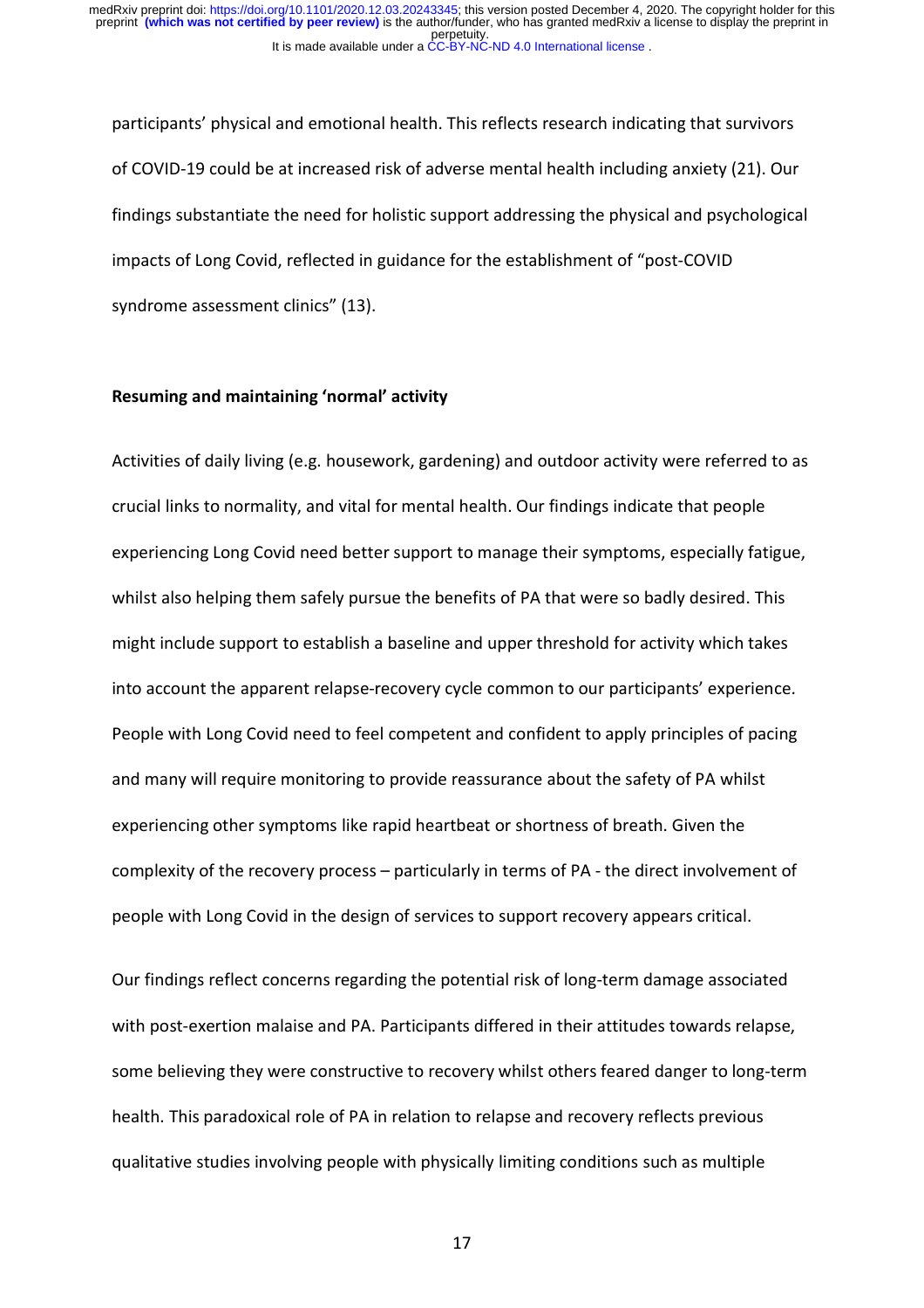sclerosis (22). Parallels have been drawn between Long Covid and myalgic encephalomyelitis (ME) and/or chronic fatigue syndrome (CFS) (23). Recently, NICE withdrew a recommendation to prescribe graded exercise therapy for patients with ME/CFS following concerns it could cause harm to some patients (24). It is imperative to establish consensus, adding to what is already known (14) regarding PA-related advice specifically for people with Long Covid, including the identification of individual phenotypes for whom PA might or might not add value to their recovery.

#### **Access to information and the role of the internet**

Isolation and a lack of support left our participants with no choice but to self-manage and self-organise. The internet offered a crucial tool for accessing support, validation and information about how to manage the Long Covid experience. This information was disseminated much faster online than it could be filtered through to frontline GPs. Previous research suggests that suggests that online support communities can readily address the support needs of people with long-term conditions that are currently unmet offline (25). The ability of online groups to provide access to rapidly-changing information inaccessible or unavailable offline (26, 27) was characteristic of our participants' experiences. For the majority of our participants, online Long Covid communities were a place to relate and empathise with others, similar to other communities whose illness experiences may have been medically contested (28, 29). Online communities have been described as pooling collective knowledge derived from the lay expertise of members with a vested interest in advancing the self-management of their condition (25). The information being shared is thus vetted and validated by the online community itself (30,31). In the Long Covid forums described by our participants, lived experience became more valuable than medical advice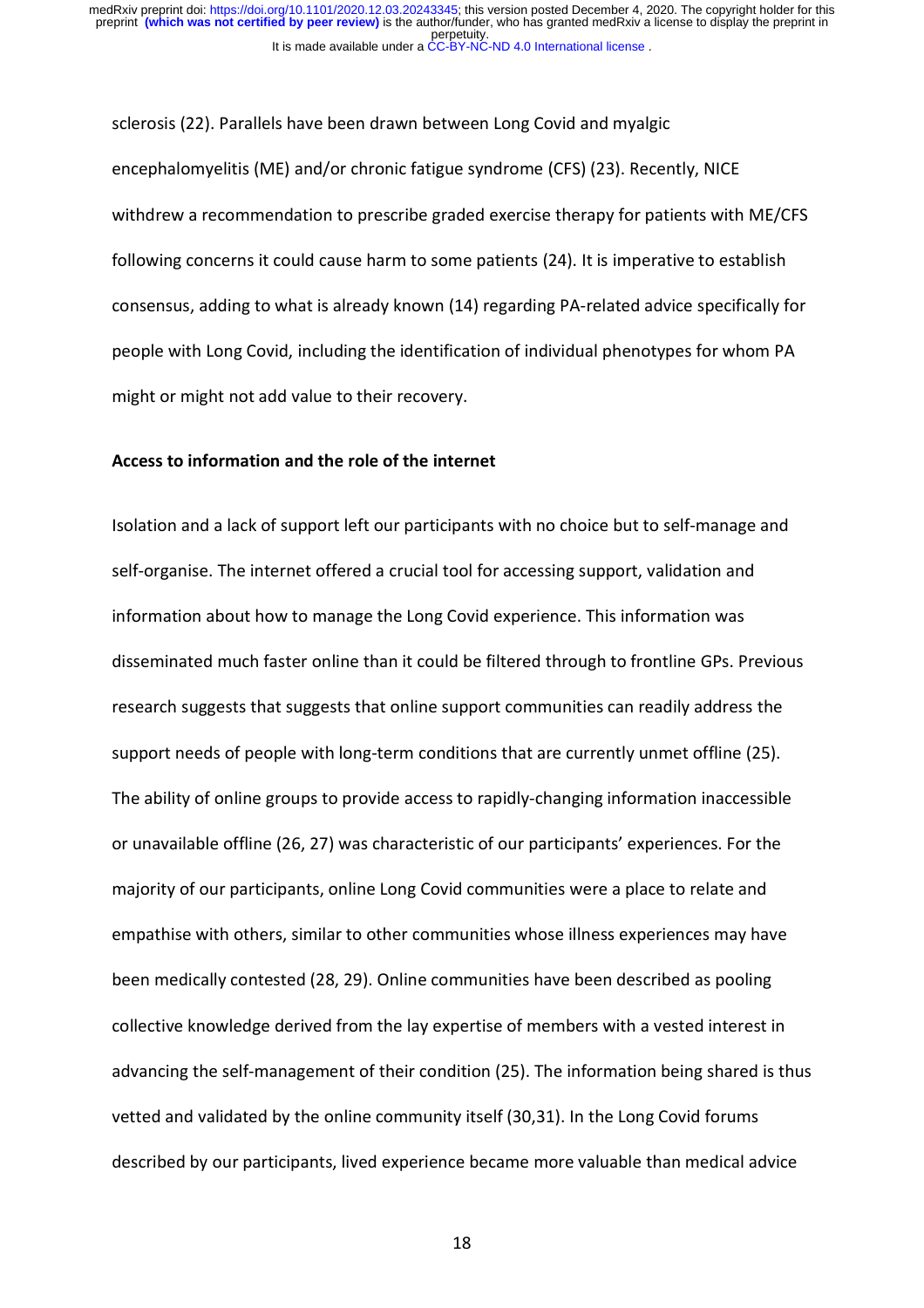available offline. The credibility of "expert patients" (32) within online Long Covid forums might have been enhanced by the presence of many medical professionals living with Long Covid and acting as key contributors to these communities (33). Nevertheless, the novelty of Long Covid also meant that the lay expertise of members was sometimes dependent on learning from patients with other apparently similar conditions. In the case of graded exercise therapy, this had potential to cause confusion where advice was controversial or disputed by some patients.

### **Limitations**

This study aimed to provide in-depth exploration of the lived experience of Long Covid. Qualitative research of this kind necessitates a small sample size which naturally limits the generalisability of the research. We took steps to recruit a broad sample in terms of age, gender and ethnicity, but our participants were recruited from a research interest database indicating a level of engagement and access to online research that might not be representative of the Long Covid population as a whole. Future studies should seek to represent those from digitally excluded populations (34) in lived experience accounts of Long Covid, to further understand social and cultural sensitivities surrounding the experience.

### **CONCLUSIONS**

This study provides insight into the challenges of managing physical activity alongside the extended symptoms associated with Long Covid. Findings highlight the need for greater consensus around physical activity-related advice for people with Long Covid and improved support to resume activities considered important for wellbeing. The rapid and highly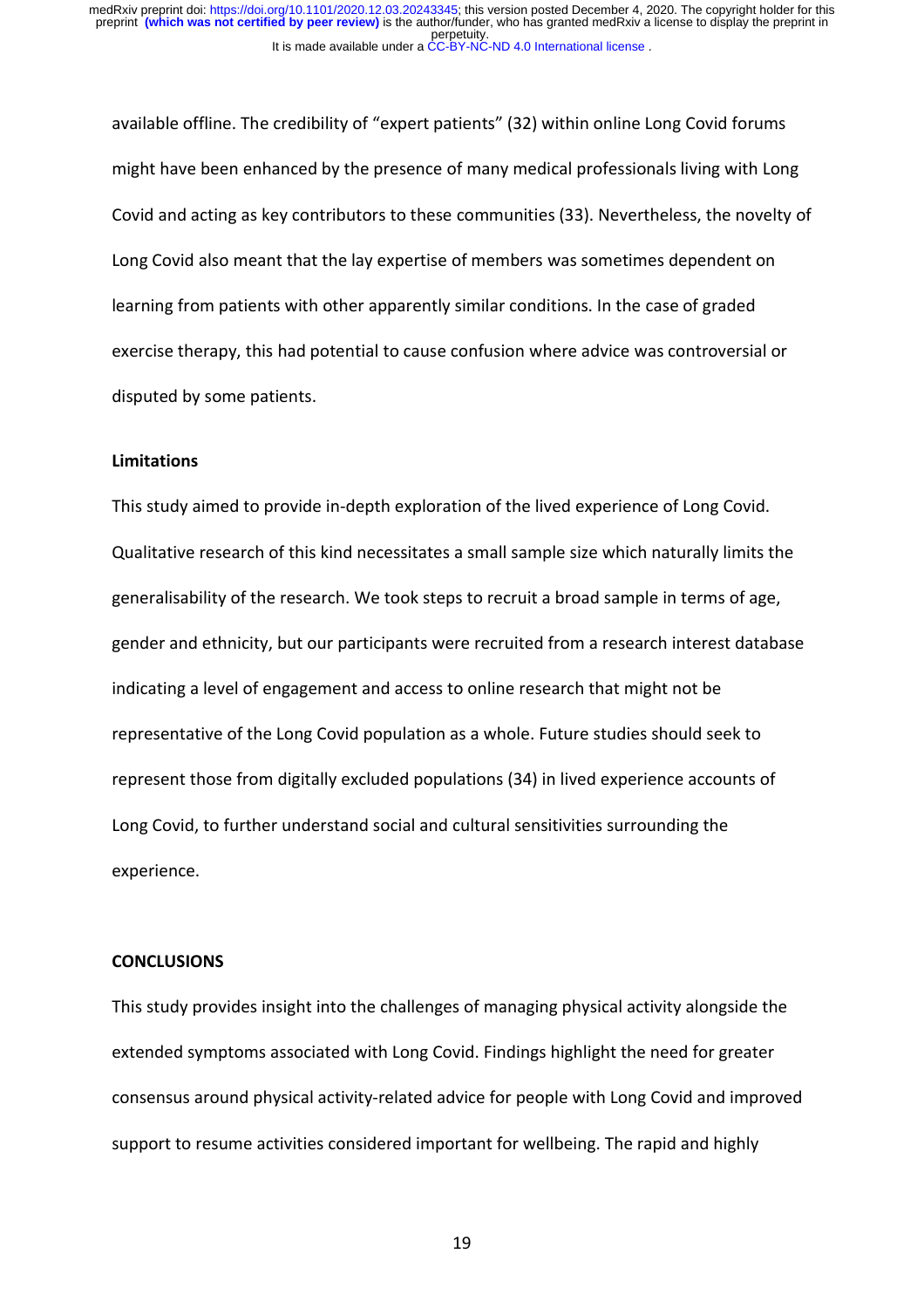It is made available under a CC-BY-NC-ND 4.0 International license. perpetuity. preprint **(which was not certified by peer review)** is the author/funder, who has granted medRxiv a license to display the preprint in medRxiv preprint doi: [https://doi.org/10.1101/2020.12.03.20243345;](https://doi.org/10.1101/2020.12.03.20243345) this version posted December 4, 2020. The copyright holder for this

motivated ability of online communities to become trusted sources of information for self-

management is also highlighted.

# **Acknowledgments**

The authors thank all participants of this study for sharing their time and experiences.

## **REFERENCES**

- 1 Del Rio C, Collins LF, Malani P. Long-term health consequences of COVID-19. Jama. 2020 Nov 3;324(17):1723-4.
- 2 Yelin D, Wirtheim E, Vetter P et al. Long-term consequences of COVID-19: research needs. The Lancet Infectious Diseases. 2020 Oct 1;20(10):1115-7.
- 3 Assaf G, Davis H, McCorkell L, et al. What Does COVID-19 Recovery Actually Look Like? [Internet]. Patient Led Research. 2020 [accessed 2020 Nov 16]. Available from: https://patientresearchcovid19.com/research/report-1/
- 4 Townsend L, Dyer AH, Jones K et al. Persistent fatigue following SARS-CoV-2 infection is common and independent of severity of initial infection. PLOS ONE. 2020 Nov 9;15(11):e0240784.
- 5 Goërtz YMJ, Van Herck M, Delbressine JM et al. Persistent symptoms 3 months after a SARS-CoV-2 infection: the post-COVID-19 syndrome? ERJ Open Res. 2020 Sep 10;00542– 2020.
- 6 Sudre CH, Murray B, Varsavsky T et al. Attributes and predictors of Long-COVID: analysis of COVID cases and their symptoms collected by the Covid Symptoms Study App. medRxiv. 2020 Oct 21;2020.10.19.20214494
- 7 Dennis A, Wamil M, Kapur S et al. Multi-organ impairment in low-risk individuals with long COVID [Internet]. Health Policy; 2020 Oct [accessed 2020 Nov 16]. Available from: http://medrxiv.org/lookup/doi/10.1101/2020.10.14.2021255
- 8 Ladds E, Rushforth A, Wieringa S et al. Persistent symptoms after Covid-19: qualitative study of 114 "long Covid" patients and draft quality criteria for services. medRxiv. 2020 Oct 14;2020.10.13.20211854.
- 9 Maxwell E. Living with Covid19: A dynamic review of the evidence around ongoing Covid19 symptoms (often called Long Covid). NIHR Cent Engagem Dissem. 2020 Sep;1– 29.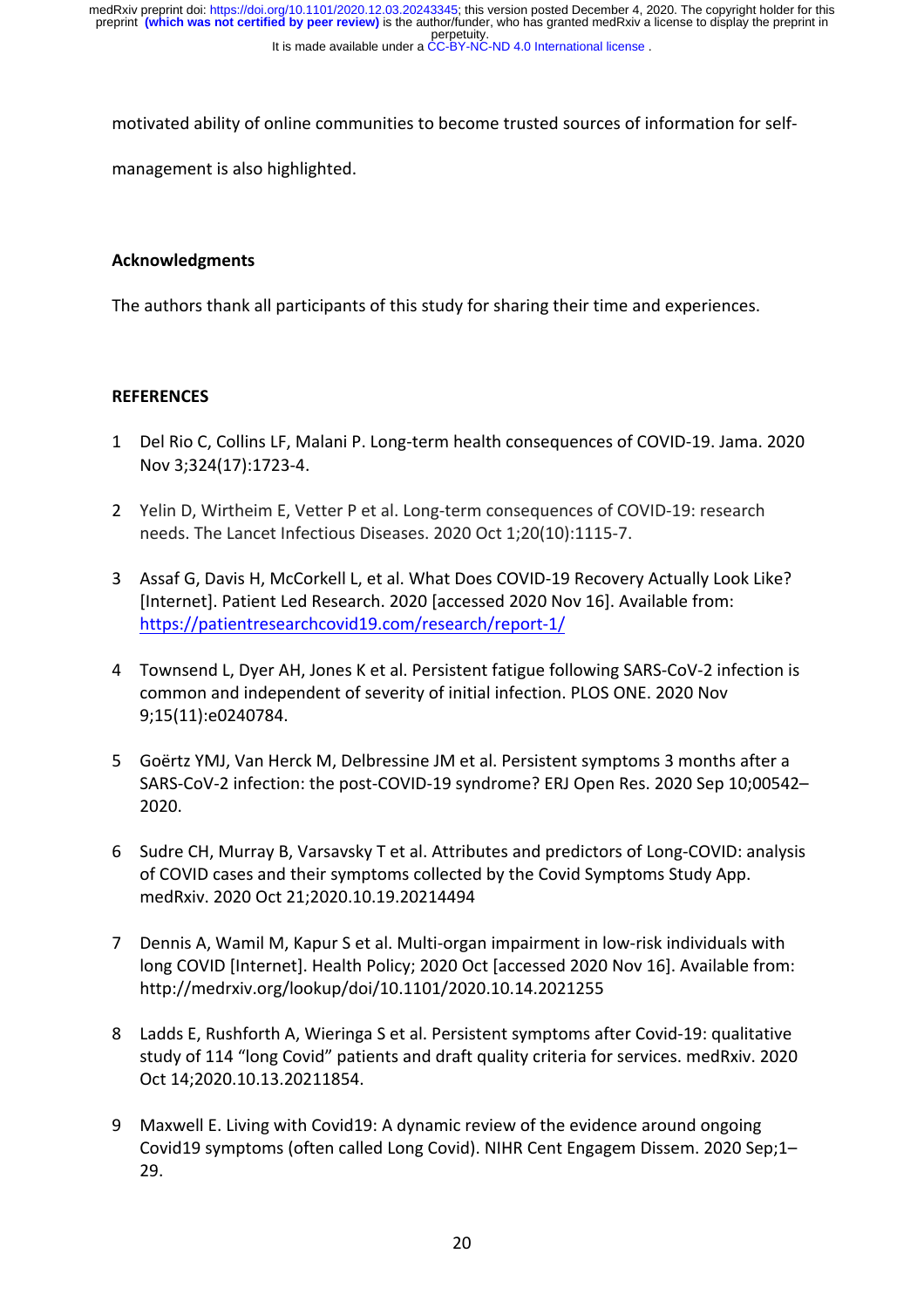It is made available under a CC-BY-NC-ND 4.0 International license. perpetuity. preprint **(which was not certified by peer review)** is the author/funder, who has granted medRxiv a license to display the preprint in medRxiv preprint doi: [https://doi.org/10.1101/2020.12.03.20243345;](https://doi.org/10.1101/2020.12.03.20243345) this version posted December 4, 2020. The copyright holder for this

- 10 Fraser E. Long term respiratory complications of covid-19. BMJ [Internet]. 2020 Aug 3;370. [accessed 2020 Nov 16] Available from: https://www.bmj.com/content/370/bmj.m3001
- 11 Kennedy FM, Sharma S. COVID-19, the heart and returning to physical exercise. Occup Med. 2020 Oct 27;70(7):467–9.
- 12 Woods JA, Hutchinson NT, Powers SK et al. The COVID-19 pandemic and physical activity. Sports Med Health Sci. 2020 Jun 1;2(2):55–64.
- 13 NHS England (2020) National Guidance for post-COVID syndrome assessment clinics. NHS England and NHS Improvement https://www.england.nhs.uk/coronavirus/wpcontent/uploads/sites/52/2020/10/C0840\_PostCOVID\_assessment\_clinic\_guidance\_5 Nov\_2020.pdf [accessed 2020 Nov 17].
- 14 Greenhalgh T, Knight M, A'Court C et al. Management of post-acute covid-19 in primary care. BMJ [Internet]. 2020 Aug 11;370 [accessed 2020 Nov 12]. Available from: https://www.bmj.com/content/370/bmj.m3026
- 15 https://www.shu.ac.uk/research/specialisms/advanced-wellbeing-researchcentre/ricovr
- 16 NICE, SIGN, RCGP. COVID-19 guideline scope: management of the long-term effects of COVID-19 [Internet]. 2020 Oct p. 1–7 [accessed 2020 Nov 9]. Available from: https://www.nice1.org.uk/guidance/gid-ng10179/documents/final-scope
- 17 http://www.awrc-publicinvolvementinresearchgroup.co.uk/
- 18 Braun V, Clarke V. Successful qualitative research: A practical guide for beginners. sage; 2013 Mar 22.
- 19 Braun V, Clarke V. What can "thematic analysis" offer health and wellbeing researchers?. International journal of qualitative studies on health and well-being. 2014;9.
- 20 Jenson L. "Just stay at home" was lonely and terrifying. BMJ 2020;371:m3807 http://dx.doi.org/10.1136/bmj.m3807
- 21 Taquet M, Luciano S, Geddes JR et al. Bidirectional associations between COVID-19 and psychiatric disorder: retrospective cohort studies of 62 354 COVID-19 cases in the USA. The Lancet Psychiatry. 2020 Nov 9.
- 22 Adamson BC, Adamson MD, Littlefield MM et al. 'Move it or lose it': perceptions of the impact of physical activity on multiple sclerosis symptoms, relapse and disability identity. Qualitative Research in Sport, Exercise and Health. 2018 Aug 8;10(4):457-75.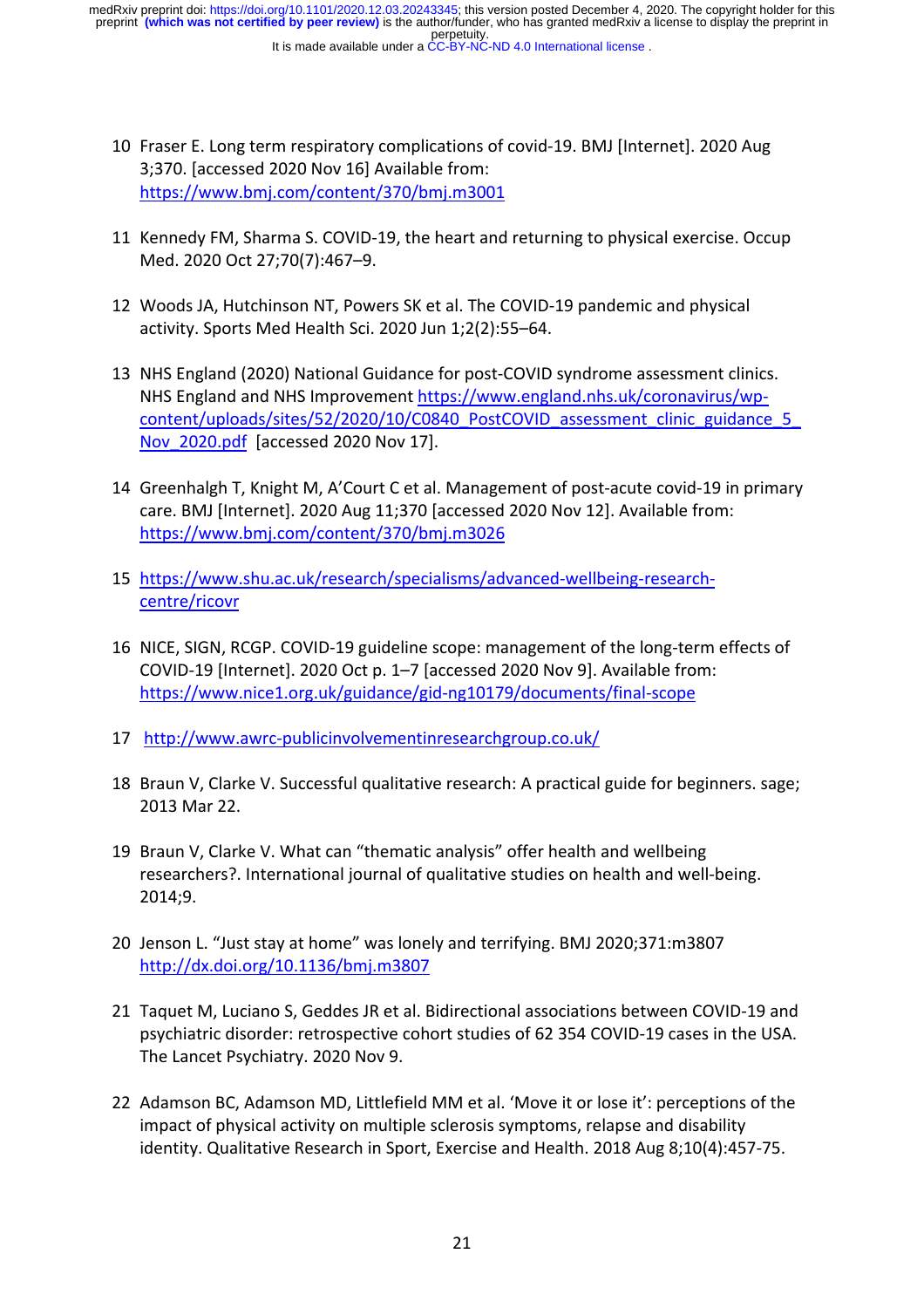- 23 Islam MF, Cotler J, Jason LA. Post-viral fatigue and COVID-19: lessons from past epidemics. Fatigue: Biomedicine, Health & Behavior. 2020 Apr 2;8(2):61-9.
- 24 NICE. National Institute for Health and Care Excellence. Myalgic encephalomyelitis (or encephalopathy)/chronic fatigue syndrome: diagnosis and management. Draft for consultation. November 2020 [Internet]. 2020 [accessed 2020 Nov 9]. Available at: https://www.nice.org.uk/guidance/indevelopment/gid-ng10091/consultation/htmlcontent-2
- 25 Allen C, Vassilev I, Kennedy A et al. Long-Term Condition Self-Management Support in Online Communities: A Meta-Synthesis of Qualitative Papers J Med Internet Res 2016;18(3):e61
- 26 Hadert A, Rodham K. The invisible reality of arthritis: a qualitative analysis of an online message board. Musculoskeletal Care 2008 Sep;6(3):181-196. [doi: 10.1002/msc.131]
- 27 Mo PK, Coulson NS. Are online support groups always beneficial? A qualitative exploration of the empowering and disempowering processes of participation within HIV/AIDS-related online support groups. Int J Nurs Stud 2014 Jul;51(7):983-993. [doi: 10.1016/j.ijnurstu.2013.11.006]
- 28 Barker KK. Electronic support groups, patient-consumers, and medicalization: the case of contested illness. J Health Soc Behav 2008 Mar 01;49(1):20-36. [doi: 10.1177/002214650804900103]
- 29 Merolli M, Gray K, Martin-Sanchez F. Therapeutic affordances of social media: emergent themes from a global online survey of people with chronic pain. J Med Internet Res 2014 Dec;16(12):e284 [doi: 10.2196/jmir.3494]
- 30 Greene JA, Choudhry NK, Kilabuk E et al. Online social networking by patients with diabetes: a qualitative evaluation of communication with Facebook. J Gen Intern Med 2011 Mar;26(3):287-292 [doi: 10.1007/s11606-010-1526-3]
- 31 Zhang Y, He D, Sang Y. Facebook as a platform for health information and communication: a case study of a diabetes group. J Med Syst 2013 Jun;37(3):9942. [doi: 10.1007/s10916-013-9942-7]
- 32 Kazmer MM, Lustria MLA, Cortese J et al. Distributed knowledge in an online patient support community: authority and discovery. J Assn Inf Sci Tec 2014 Feb 26;65(7):1319- 1334. [doi: 10.1002/asi.23064]
- 33 https://blogs.bmj.com/bmj/2020/09/29/long-covid-and-self-help-pacing-groups-gettingby-with-a-little-help-from-our-friends/ [accessed 2020 Nov 25].
- 34 https://digital.nhs.uk/about-nhs-digital/our-work/digital-inclusion/what-digitalinclusion-is [accessed 2020 Nov 9].